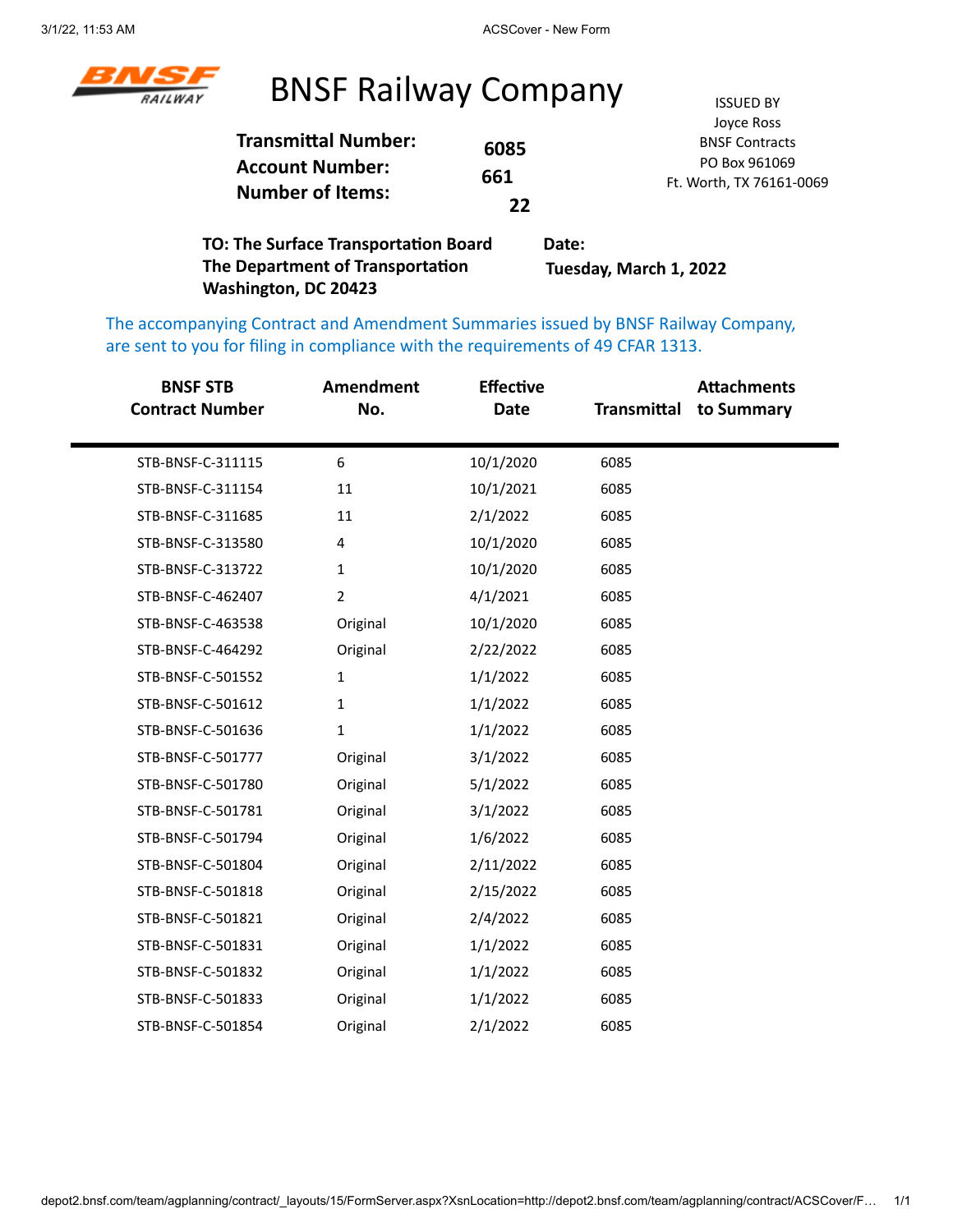

Amended Contract Summary

ISSUED BY Joyce Ross BNSF Contracts PO Box 961069  $-0069$ 

|                                                                             | Amended Contract Summary         | Ft. Worth, TX 76161-0069                                     |
|-----------------------------------------------------------------------------|----------------------------------|--------------------------------------------------------------|
|                                                                             | <b>Amendment</b>                 |                                                              |
| <b>STB Number</b>                                                           | <b>Number</b><br><b>Issued</b>   | <b>Effective</b>                                             |
| $\ 6$<br>STB-BNSF-C-311115                                                  | 3/1/2022                         | 10/1/2020                                                    |
| Attachments that apply to this Summary                                      |                                  |                                                              |
| <b>Item 5 - Participating Carriers</b>                                      |                                  | <b>Item 25 - Destinations</b>                                |
| <b>BNSF Railway Company</b><br>P. O. Box 961069<br>Ft. Worth, TX 76161-0069 |                                  | All BNSF US Stations as listed in: See Tariff item 4022      |
|                                                                             |                                  | <b>Item 30 - Duration of Contract</b>                        |
| Item 10 - Commodity<br>01132-Corn                                           | Effective Date: October 01, 2020 |                                                              |
|                                                                             |                                  | Term of Contract: September 30, 2022                         |
|                                                                             |                                  | Item 35 - Rail Car Data                                      |
|                                                                             | No dedicated rail equipment      |                                                              |
| Item 15 - Shipper                                                           |                                  |                                                              |
| Scoular Grain Co                                                            |                                  | <b>Item 40 - Special Features</b>                            |
|                                                                             | Allowance                        |                                                              |
| Item 20 - Origins                                                           |                                  |                                                              |
| All BNSF US Stations as listed in: See Tariff item 4022                     |                                  | Item 45 - Base Rate and Charges                              |
|                                                                             |                                  | Price book rates in price book BNSF 4022-series              |
|                                                                             |                                  | Item 50 - Volume                                             |
|                                                                             | BNSF 4022-series                 | Single car, multi car, unit train as described in price book |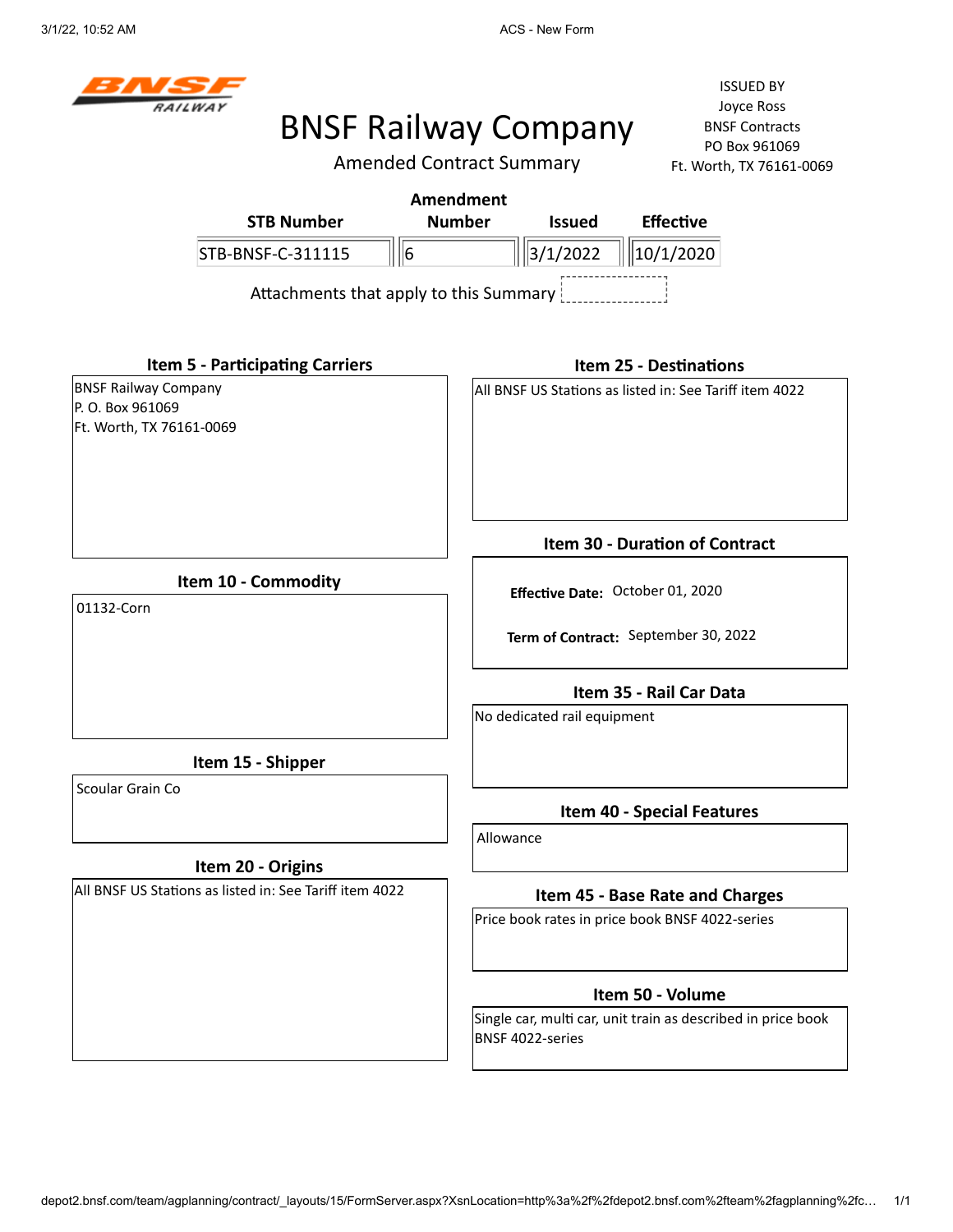

# BNSF Railway Company

Amended Contract Summary

ISSUED BY Joyce Ross BNSF Contracts PO Box 961069  $-0069$ 

|                                                                             | Amended Contract Summary |                                  | Ft. Worth, TX 76161-0069                                     |
|-----------------------------------------------------------------------------|--------------------------|----------------------------------|--------------------------------------------------------------|
|                                                                             | <b>Amendment</b>         |                                  |                                                              |
| <b>STB Number</b>                                                           | <b>Number</b>            | <b>Issued</b>                    | <b>Effective</b>                                             |
| STB-BNSF-C-311154                                                           | 11                       | 3/1/2022                         | 10/1/2021                                                    |
| Attachments that apply to this Summary                                      |                          |                                  |                                                              |
| <b>Item 5 - Participating Carriers</b>                                      |                          |                                  | <b>Item 25 - Destinations</b>                                |
| <b>BNSF Railway Company</b><br>P. O. Box 961069<br>Ft. Worth, TX 76161-0069 |                          |                                  | All BNSF US Stations as listed in: See Tariff item 4022      |
|                                                                             |                          |                                  | Item 30 - Duration of Contract                               |
| Item 10 - Commodity<br>01132-Corn                                           |                          | Effective Date: October 01, 2021 |                                                              |
|                                                                             |                          |                                  | Term of Contract: September 30, 2022                         |
|                                                                             |                          |                                  | Item 35 - Rail Car Data                                      |
|                                                                             |                          | No dedicated rail equipment      |                                                              |
| Item 15 - Shipper                                                           |                          |                                  |                                                              |
| Gavilon Grain LLC                                                           | Allowance                |                                  | <b>Item 40 - Special Features</b>                            |
| Item 20 - Origins                                                           |                          |                                  |                                                              |
| All BNSF US Stations as listed in: See Tariff item 4022                     |                          |                                  | Item 45 - Base Rate and Charges                              |
|                                                                             |                          |                                  | Price book rates in price book BNSF 4022-series              |
|                                                                             |                          |                                  | Item 50 - Volume                                             |
|                                                                             |                          | BNSF 4022-series                 | Single car, multi car, unit train as described in price book |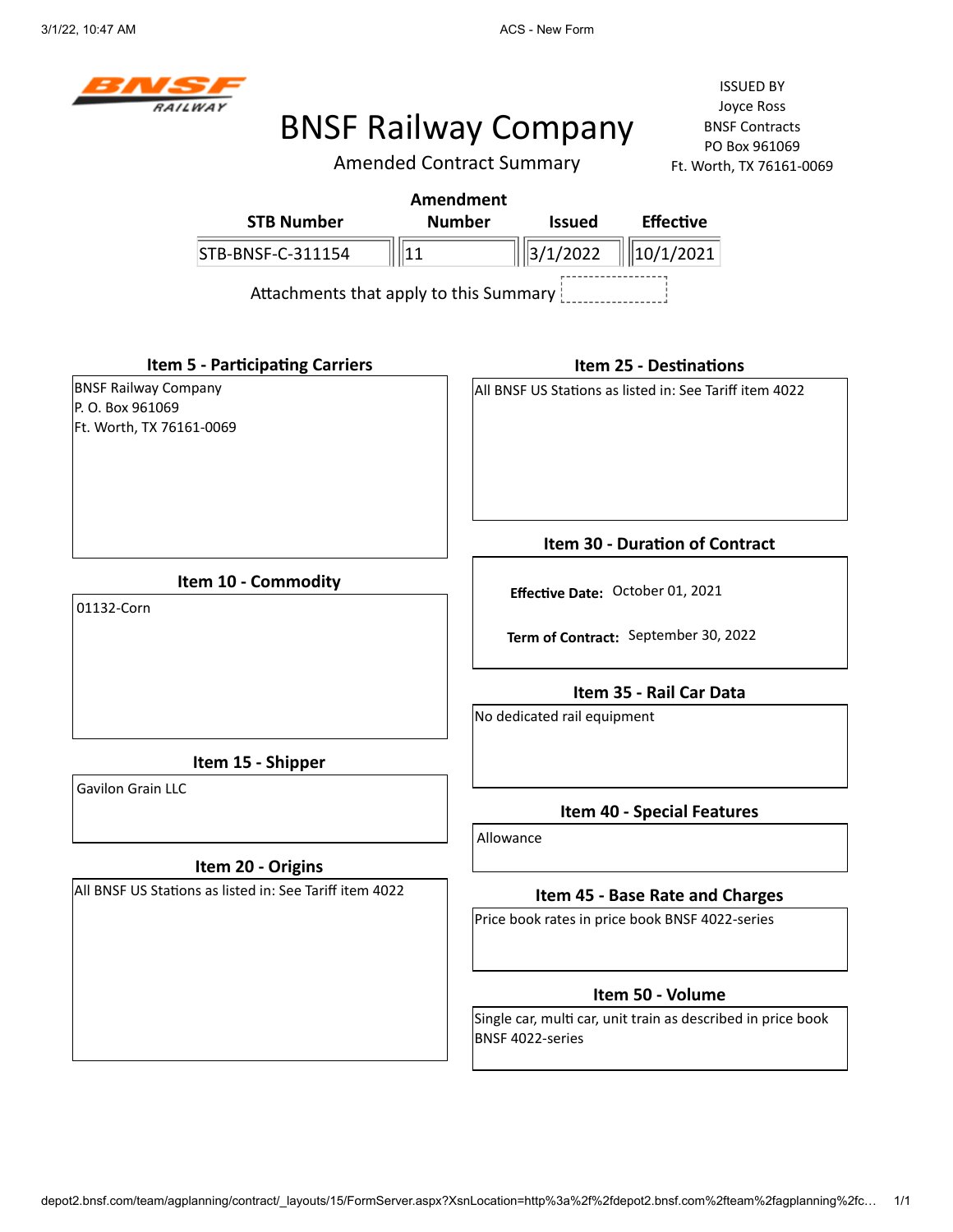

Amended Contract Summary

ISSUED BY Joyce Ross BNSF Contracts PO Box 961069 Ft. Worth, TX 76161-0069

| Amendment                              |               |                               |                  |  |  |
|----------------------------------------|---------------|-------------------------------|------------------|--|--|
| <b>STB Number</b>                      | <b>Number</b> | <b>Issued</b>                 | <b>Effective</b> |  |  |
| STB-BNSF-C-311685                      |               | $\ \ 3/1/2022\  \ 2/1/2022\ $ |                  |  |  |
| Attachments that apply to this Summary |               |                               |                  |  |  |

**Item 5 - Participating Carriers**

BNSF Railway Company P. O. Box 961069 Ft. Worth, TX 76161-0069

#### **Item 25 - Destinations**

All BNSF US Stations as listed in: See Tariff item 4022

**Item 10 - Commodity**

01137-Wheat

#### **Item 15 - Shipper**

Columbia Export Terminal LLC & Kalama Export Terminal

#### **Item 20 - Origins**

All BNSF US Stations as listed in: See Tariff item 4022

**Item 30 - Duration of Contract**

**Effective Date:** February 01, 2022

**Term of Contract:** July 31, 2022

**Item 35 - Rail Car Data**

No dedicated rail equipment

#### **Item 40 - Special Features**

Allowance

#### **Item 45 - Base Rate and Charges**

Price book rates in price book BNSF 4022-series

#### **Item 50 - Volume**

Single car, multi car, unit train as described in price book BNSF 4022-series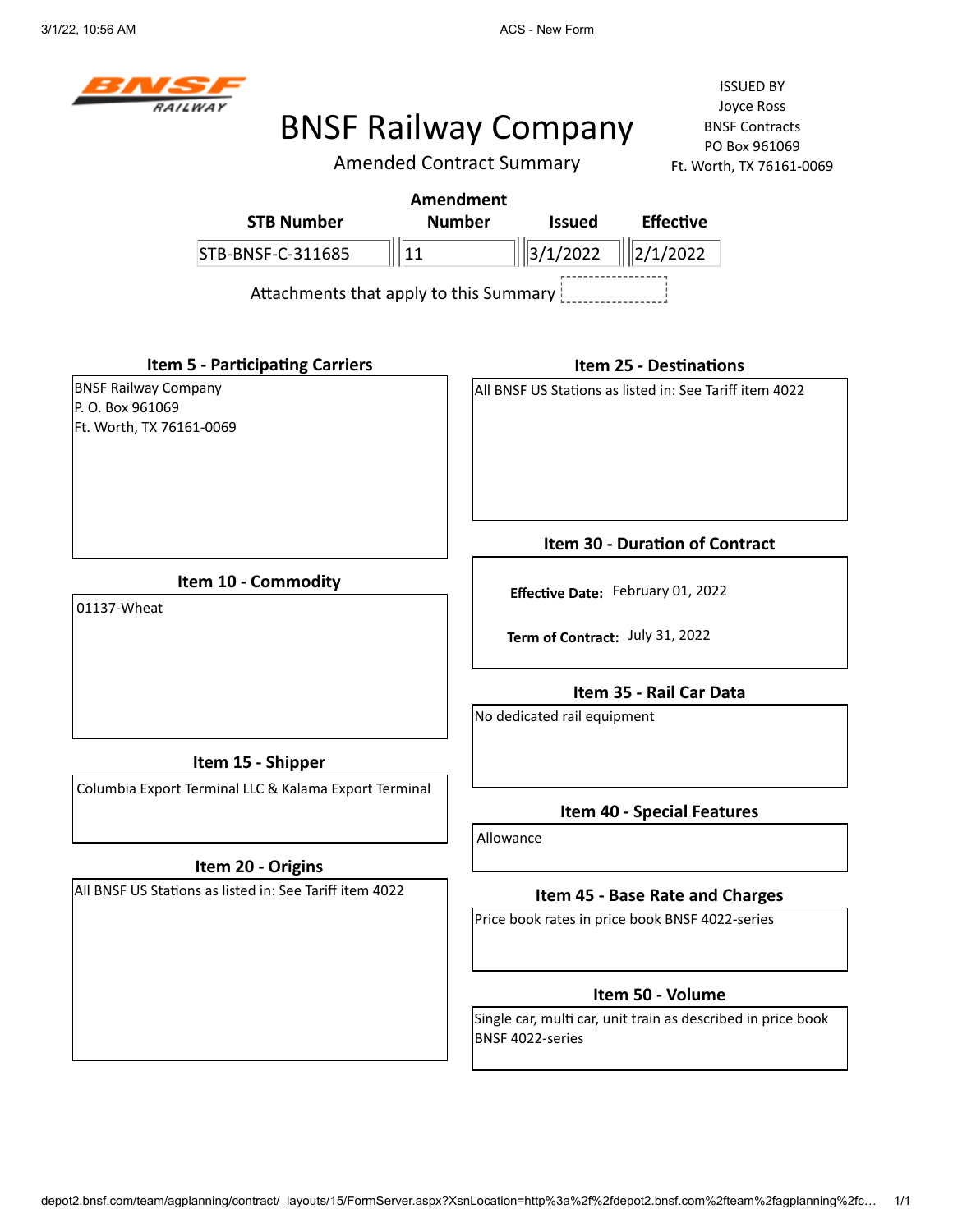

# BNSF Railway Company

Amended Contract Summary

| <b>STB Number</b>                                       |                                        | <b>Amendment</b><br><b>Number</b> | <b>Issued</b>                    | <b>Effective</b>                                             |  |
|---------------------------------------------------------|----------------------------------------|-----------------------------------|----------------------------------|--------------------------------------------------------------|--|
|                                                         |                                        |                                   |                                  |                                                              |  |
| STB-BNSF-C-313580                                       | ∥∥4                                    |                                   | 3/1/2022                         | 10/1/2020                                                    |  |
|                                                         | Attachments that apply to this Summary |                                   |                                  |                                                              |  |
| <b>Item 5 - Participating Carriers</b>                  |                                        |                                   |                                  | <b>Item 25 - Destinations</b>                                |  |
| <b>BNSF Railway Company</b>                             |                                        |                                   |                                  | All BNSF US Stations as listed in: See Tariff item 4022      |  |
| P.O. Box 961069                                         |                                        |                                   |                                  |                                                              |  |
| Ft. Worth, TX 76161-0069                                |                                        |                                   |                                  |                                                              |  |
|                                                         |                                        |                                   |                                  |                                                              |  |
|                                                         |                                        |                                   |                                  | Item 30 - Duration of Contract                               |  |
| Item 10 - Commodity                                     |                                        |                                   |                                  |                                                              |  |
| 01132-Corn                                              |                                        |                                   | Effective Date: October 01, 2020 |                                                              |  |
|                                                         |                                        |                                   |                                  | Term of Contract: September 30, 2021                         |  |
|                                                         |                                        |                                   |                                  | Item 35 - Rail Car Data                                      |  |
|                                                         |                                        |                                   | No dedicated rail equipment      |                                                              |  |
| Item 15 - Shipper                                       |                                        |                                   |                                  |                                                              |  |
| Scoular Grain Co                                        |                                        |                                   |                                  | <b>Item 40 - Special Features</b>                            |  |
|                                                         |                                        | Allowance                         |                                  |                                                              |  |
| Item 20 - Origins                                       |                                        |                                   |                                  |                                                              |  |
| All BNSF US Stations as listed in: See Tariff item 4022 |                                        |                                   |                                  | Item 45 - Base Rate and Charges                              |  |
|                                                         |                                        |                                   |                                  | Price book rates in price book BNSF 4022-series              |  |
|                                                         |                                        |                                   |                                  | Item 50 - Volume                                             |  |
|                                                         |                                        |                                   | BNSF 4022-series                 | Single car, multi car, unit train as described in price book |  |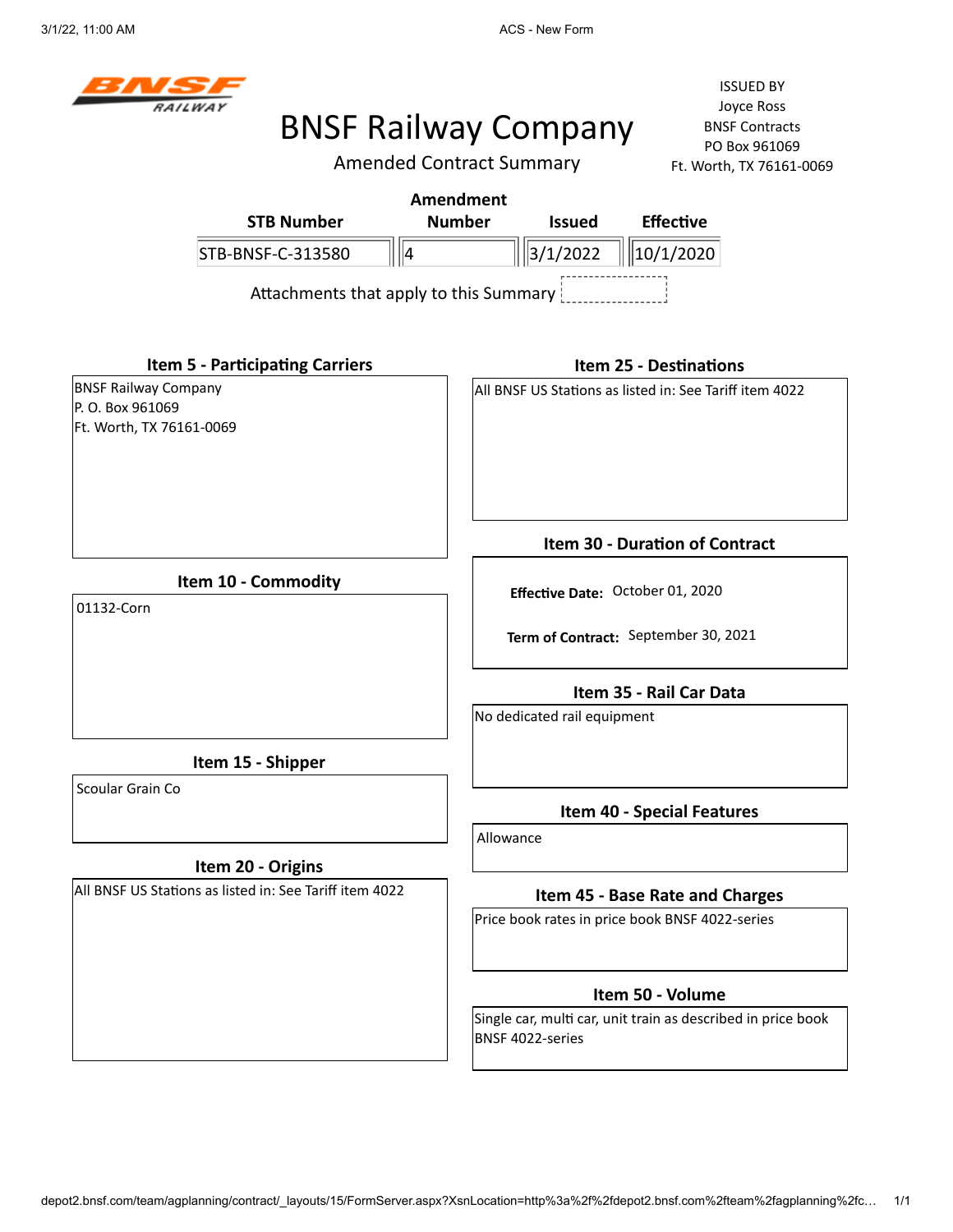

Amended Contract Summary

ISSUED BY Joyce Ross BNSF Contracts PO Box 961069 Ft. Worth, TX 76161-0069

|                             |                                        |   | Amendment     |               |                                                         |  |
|-----------------------------|----------------------------------------|---|---------------|---------------|---------------------------------------------------------|--|
|                             | <b>STB Number</b>                      |   | <b>Number</b> | <b>Issued</b> | <b>Effective</b>                                        |  |
|                             | STB-BNSF-C-313722                      | 1 |               | 3/1/2022      | 10/1/2020                                               |  |
|                             | Attachments that apply to this Summary |   |               |               |                                                         |  |
|                             | <b>Item 5 - Participating Carriers</b> |   |               |               | <b>Item 25 - Destinations</b>                           |  |
| <b>BNSF Railway Company</b> |                                        |   |               |               | All BNSF US Stations as listed in: See Tariff item 4022 |  |
| P.O. Box 961069             |                                        |   |               |               |                                                         |  |
| Ft. Worth, TX 76161-0069    |                                        |   |               |               |                                                         |  |
|                             |                                        |   |               |               | <b>Item 30 - Duration of Contract</b>                   |  |
|                             | Item 10 - Commodity                    |   |               |               | Effective Date: October 01, 2020                        |  |
| 01132-Corn                  |                                        |   |               |               | Term of Contract: September 30, 2021                    |  |

**Item 35 - Rail Car Data**

No dedicated rail equipment

**Item 15 - Shipper**

Attebury Grain LLC

#### **Item 20 - Origins**

All BNSF US Stations as listed in: See Tariff item 4022

**Item 40 - Special Features**

Allowance

#### **Item 45 - Base Rate and Charges**

Price book rates in price book BNSF 4022-series

#### **Item 50 - Volume**

Single car, multi car, unit train as described in price book BNSF 4022-series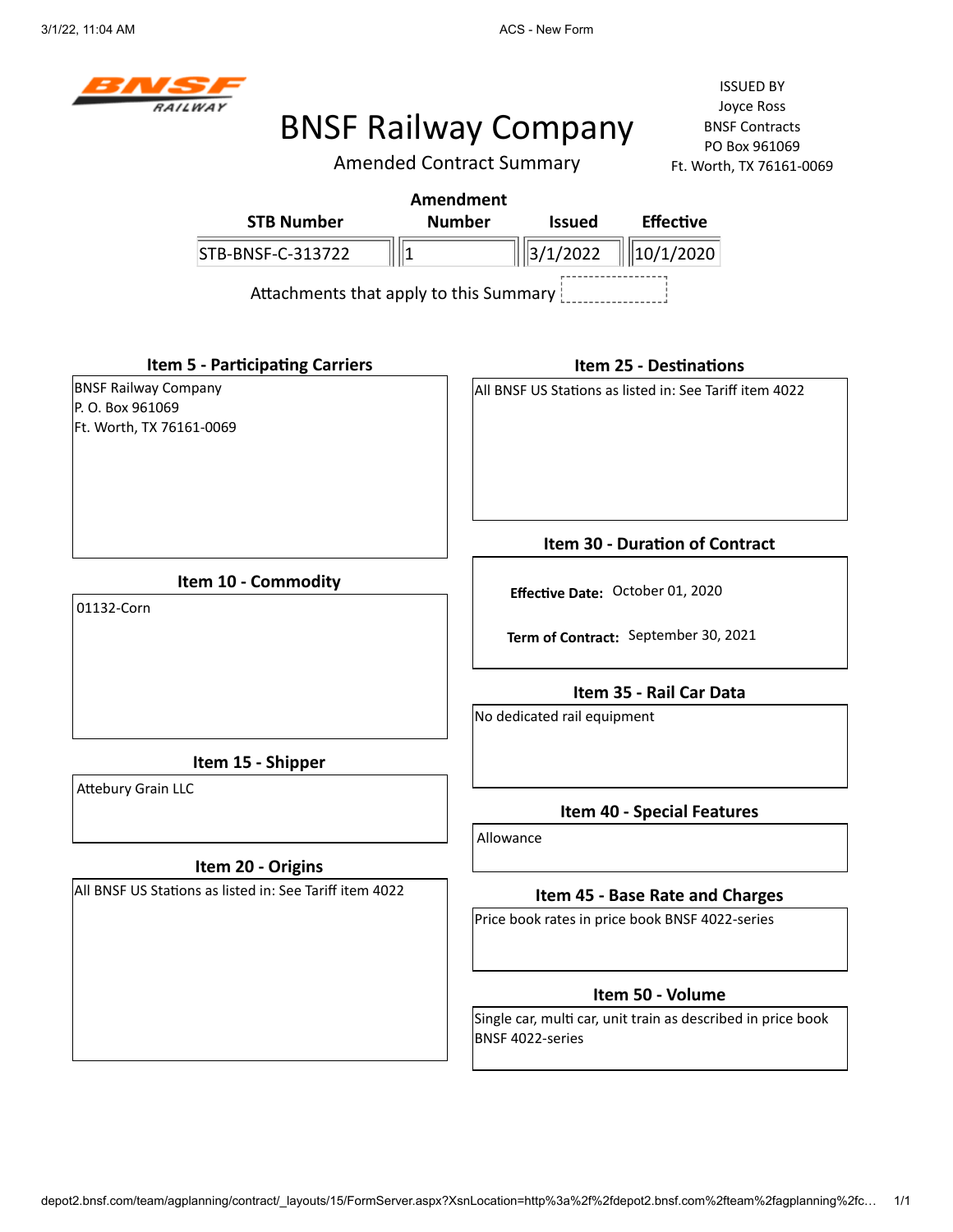

### BNSF Railway Company

ISSUED BY Joyce Ross BNSF Contracts PO Box 961069 161-0069

|                                                                            |                                        | <b>Amended Contract Summary</b> |                  |                                |                                                         | Ft. Worth, TX 76161-0 |
|----------------------------------------------------------------------------|----------------------------------------|---------------------------------|------------------|--------------------------------|---------------------------------------------------------|-----------------------|
|                                                                            |                                        |                                 | <b>Amendment</b> |                                |                                                         |                       |
|                                                                            | <b>STB Number</b>                      |                                 | <b>Number</b>    | <b>Issued</b>                  | <b>Effective</b>                                        |                       |
|                                                                            | STB-BNSF-C-462407                      | $\parallel$ <sub>2</sub>        |                  | 3/1/2022                       | 4/1/2021                                                |                       |
|                                                                            | Attachments that apply to this Summary |                                 |                  |                                |                                                         |                       |
|                                                                            | <b>Item 5 - Participating Carriers</b> |                                 |                  |                                | <b>Item 25 - Destinations</b>                           |                       |
| <b>BNSF Railway Company</b><br>P.O. Box 961069<br>Ft. Worth, TX 76161-0069 |                                        |                                 |                  |                                | All BNSF US Stations as listed in: See Tariff item 4022 |                       |
|                                                                            |                                        |                                 |                  |                                | Item 30 - Duration of Contract                          |                       |
| 01132-Corn                                                                 | Item 10 - Commodity                    |                                 |                  | Effective Date: April 01, 2021 |                                                         |                       |
| 01136-Sorghum Grains                                                       |                                        |                                 |                  |                                | Term of Contract: December 31, 2021                     |                       |
|                                                                            |                                        |                                 |                  |                                | Item 35 - Rail Car Data                                 |                       |
|                                                                            |                                        |                                 |                  | No dedicated rail equipment    |                                                         |                       |
|                                                                            | Item 15 - Shipper                      |                                 |                  |                                |                                                         |                       |
| Proteina Animal SA DE CV                                                   |                                        |                                 |                  |                                | <b>Item 40 - Special Features</b>                       |                       |
|                                                                            |                                        |                                 | Allowance        |                                |                                                         |                       |

#### **Item 20 - Origins**

All BNSF US Stations as listed in: See Tariff item 4022

#### **Item 45 - Base Rate and Charges**

Price book rates in price book BNSF 4022-series

#### **Item 50 - Volume**

Single car, multi car, unit train as described in price book BNSF 4022-series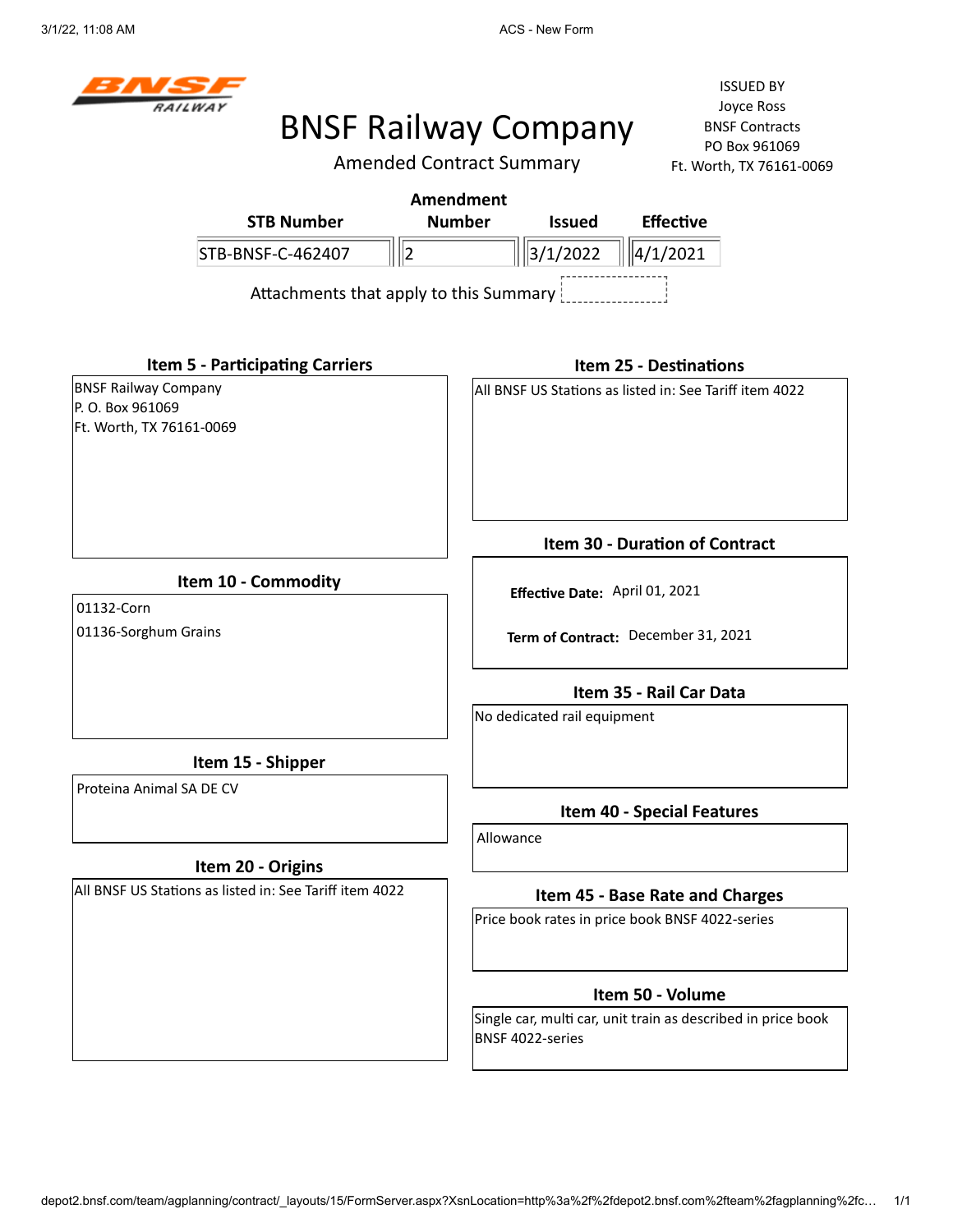

Amended Contract Summary

ISSUED BY Joyce Ross BNSF Contracts PO Box 961069 Ft. Worth, TX 76161-0069

|                                                                            | <b>STB Number</b>                                                            | <b>Amendment</b><br><b>Number</b> |                                                                          | <b>Issued</b>               | <b>Effective</b>                                             |
|----------------------------------------------------------------------------|------------------------------------------------------------------------------|-----------------------------------|--------------------------------------------------------------------------|-----------------------------|--------------------------------------------------------------|
|                                                                            | STB-BNSF-C-463538                                                            | Original                          |                                                                          | 3/1/2022                    | 10/1/2020                                                    |
|                                                                            | Attachments that apply to this Summary                                       |                                   |                                                                          |                             |                                                              |
|                                                                            | <b>Item 5 - Participating Carriers</b>                                       |                                   |                                                                          |                             | <b>Item 25 - Destinations</b>                                |
| <b>BNSF Railway Company</b><br>P.O. Box 961069<br>Ft. Worth, TX 76161-0069 |                                                                              |                                   |                                                                          |                             | All BNSF US Stations as listed in: See Tariff item 4022      |
|                                                                            |                                                                              |                                   |                                                                          |                             | Item 30 - Duration of Contract                               |
| Item 10 - Commodity<br>01136-Sorghum Grains                                |                                                                              |                                   | Effective Date: October 01, 2020<br>Term of Contract: September 30, 2021 |                             |                                                              |
|                                                                            |                                                                              |                                   |                                                                          |                             | Item 35 - Rail Car Data                                      |
|                                                                            |                                                                              |                                   |                                                                          | No dedicated rail equipment |                                                              |
|                                                                            | Item 15 - Shipper                                                            |                                   |                                                                          |                             |                                                              |
| <b>ADM Grain</b>                                                           |                                                                              |                                   |                                                                          |                             | <b>Item 40 - Special Features</b>                            |
|                                                                            |                                                                              |                                   | Allowance                                                                |                             |                                                              |
|                                                                            | Item 20 - Origins<br>All BNSF US Stations as listed in: See Tariff item 4022 |                                   |                                                                          |                             | Item 45 - Base Rate and Charges                              |
|                                                                            |                                                                              |                                   |                                                                          |                             | Price book rates in price book BNSF 4022-series              |
|                                                                            |                                                                              |                                   |                                                                          |                             | Item 50 - Volume                                             |
|                                                                            |                                                                              |                                   |                                                                          | BNSF 4022-series            | Single car, multi car, unit train as described in price book |

depot2.bnsf.com/team/agplanning/contract/\_layouts/15/FormServer.aspx?XsnLocation=http%3a%2f%2fdepot2.bnsf.com%2fteam%2fagplanning%2fc… 1/1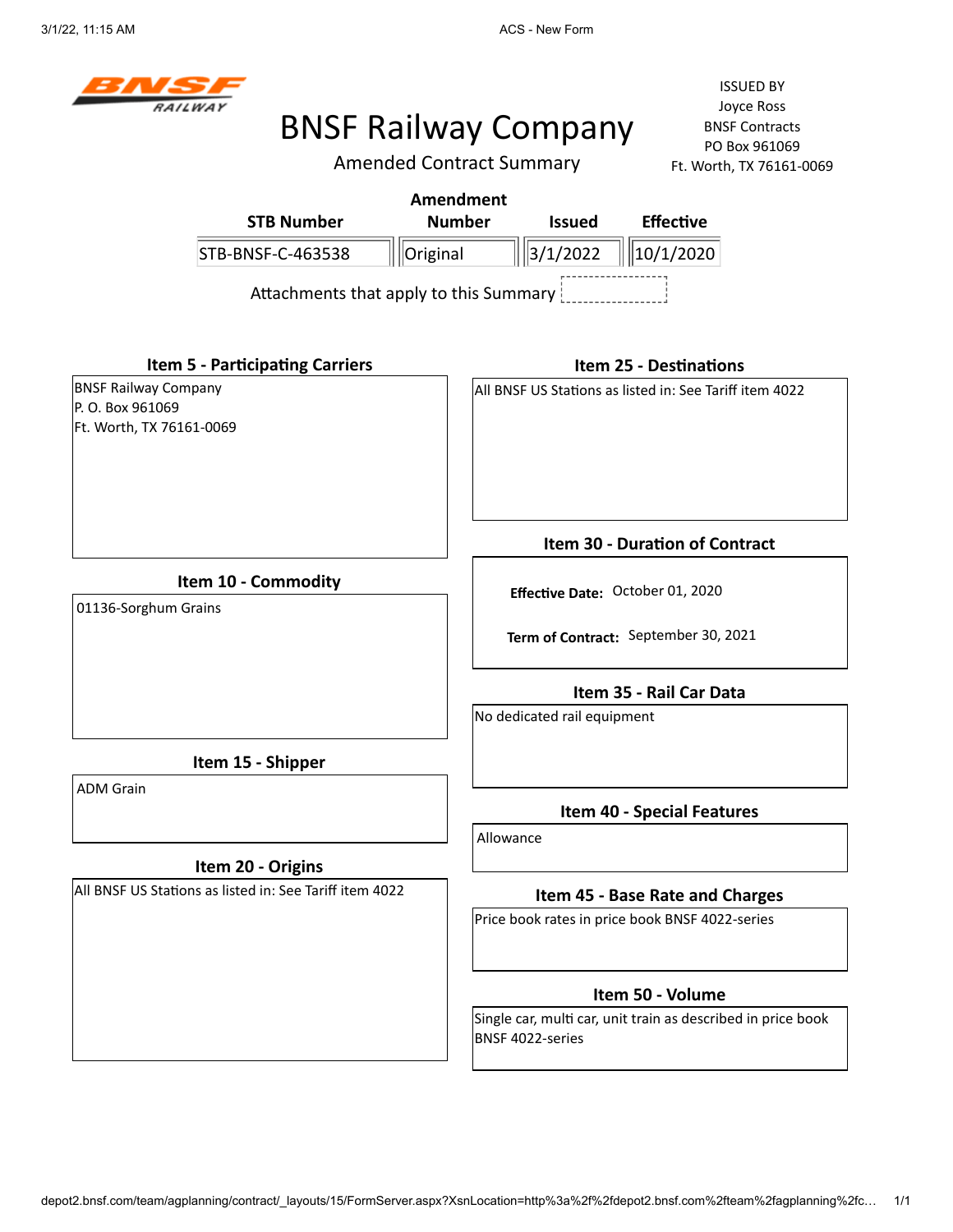

Amended Contract Summary

|                                                                             | <b>STB Number</b>                                       | <b>Amendment</b><br><b>Number</b> |           | <b>Issued</b>               | <b>Effective</b>                                                      |
|-----------------------------------------------------------------------------|---------------------------------------------------------|-----------------------------------|-----------|-----------------------------|-----------------------------------------------------------------------|
|                                                                             | STB-BNSF-C-464292                                       | Original                          |           | 3/1/2022                    | $\ 2/22/2022\ $                                                       |
|                                                                             | Attachments that apply to this Summary                  |                                   |           |                             |                                                                       |
|                                                                             | <b>Item 5 - Participating Carriers</b>                  |                                   |           |                             | <b>Item 25 - Destinations</b>                                         |
| <b>BNSF Railway Company</b><br>P. O. Box 961069<br>Ft. Worth, TX 76161-0069 |                                                         |                                   |           |                             | All BNSF US Stations as listed in: See Tariff item 4022               |
|                                                                             |                                                         |                                   |           |                             | Item 30 - Duration of Contract                                        |
| 01137-Wheat                                                                 | Item 10 - Commodity                                     |                                   |           |                             | Effective Date: February 22, 2022<br>Term of Contract: March 31, 2022 |
|                                                                             |                                                         |                                   |           | No dedicated rail equipment | Item 35 - Rail Car Data                                               |
|                                                                             | Item 15 - Shipper                                       |                                   |           |                             |                                                                       |
| The Anderson Inc                                                            |                                                         |                                   |           |                             | <b>Item 40 - Special Features</b>                                     |
|                                                                             | Item 20 - Origins                                       |                                   | Allowance |                             |                                                                       |
|                                                                             | All BNSF US Stations as listed in: See Tariff item 4022 |                                   |           |                             | Item 45 - Base Rate and Charges                                       |
|                                                                             |                                                         |                                   |           |                             | Price book rates in price book BNSF 4022-series                       |
|                                                                             |                                                         |                                   |           |                             | Item 50 - Volume                                                      |
|                                                                             |                                                         |                                   |           | BNSF 4022-series            | Single car, multi car, unit train as described in price book          |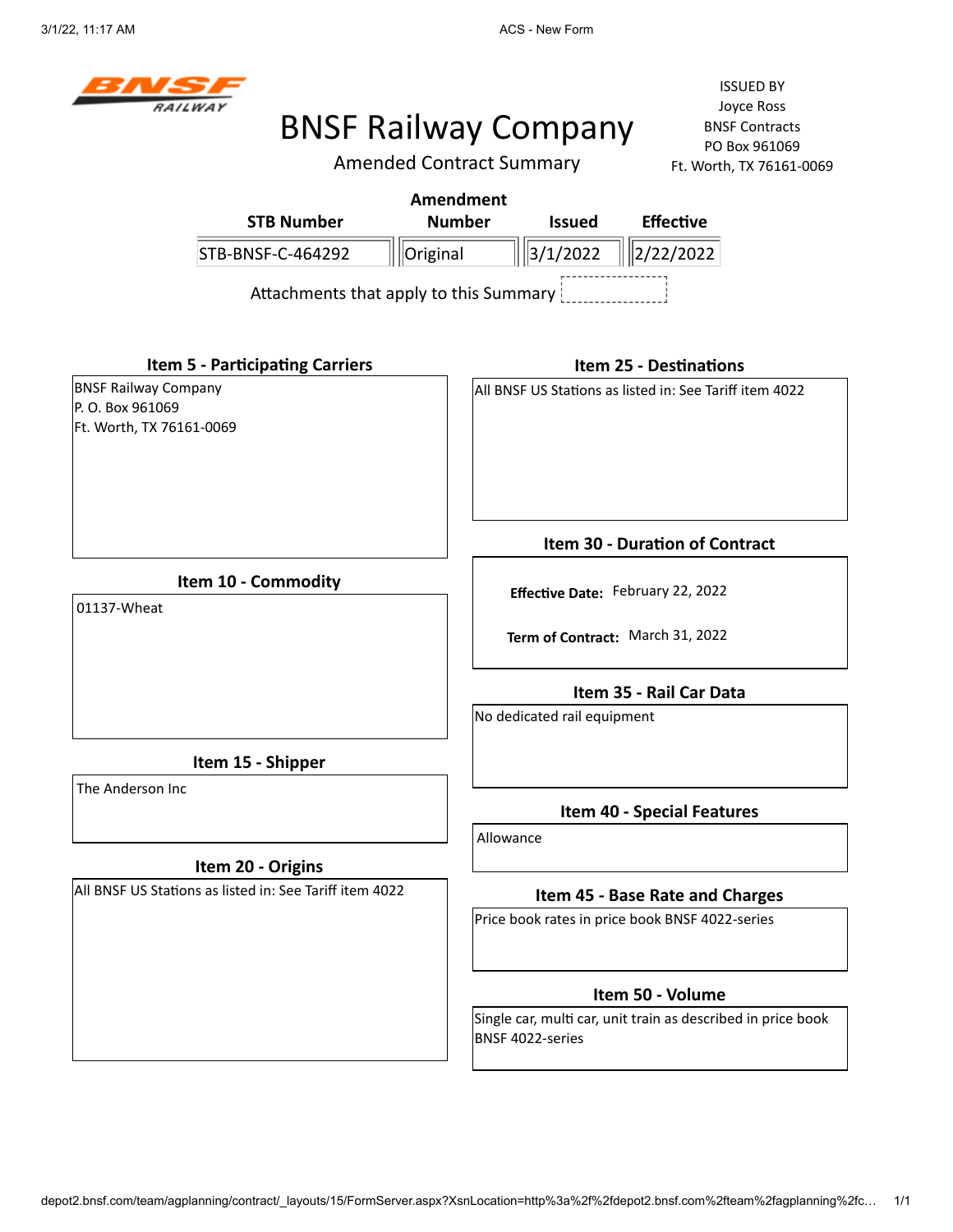

ISSUED BY Joyce Ross BNSF Contracts PO Box 961069  $-0069$ 

|                                                         | <b>Amended Contract Summary</b><br>Ft. Worth, TX 76161-0               |
|---------------------------------------------------------|------------------------------------------------------------------------|
| <b>STB Number</b>                                       | <b>Amendment</b><br><b>Number</b><br><b>Effective</b><br><b>Issued</b> |
|                                                         |                                                                        |
| $\parallel$ 1<br>STB-BNSF-C-501552                      | 3/1/2022<br>1/1/2022                                                   |
| Attachments that apply to this Summary                  |                                                                        |
| <b>Item 5 - Participating Carriers</b>                  | <b>Item 25 - Destinations</b>                                          |
| <b>BNSF Railway Company</b>                             | All BNSF US Stations as listed in: See Tariff item 4022                |
| P. O. Box 961069<br>Ft. Worth, TX 76161-0069            |                                                                        |
|                                                         |                                                                        |
|                                                         |                                                                        |
|                                                         |                                                                        |
|                                                         |                                                                        |
|                                                         | Item 30 - Duration of Contract                                         |
| Item 10 - Commodity                                     |                                                                        |
| 01137-Wheat                                             | Effective Date: January 01, 2022                                       |
|                                                         | Term of Contract: March 31, 2022                                       |
|                                                         | Item 35 - Rail Car Data                                                |
|                                                         | No dedicated rail equipment                                            |
| Item 15 - Shipper                                       |                                                                        |
| Paterson Grain                                          | <b>Item 40 - Special Features</b>                                      |
|                                                         | None                                                                   |
| Item 20 - Origins                                       |                                                                        |
| All BNSF US Stations as listed in: See Tariff item 4022 | Item 45 - Base Rate and Charges                                        |
|                                                         | Price book rates in price book BNSF 4022-series                        |
|                                                         | Item 50 - Volume                                                       |

Single car, multi car, unit train as described in price book BNSF 4022-series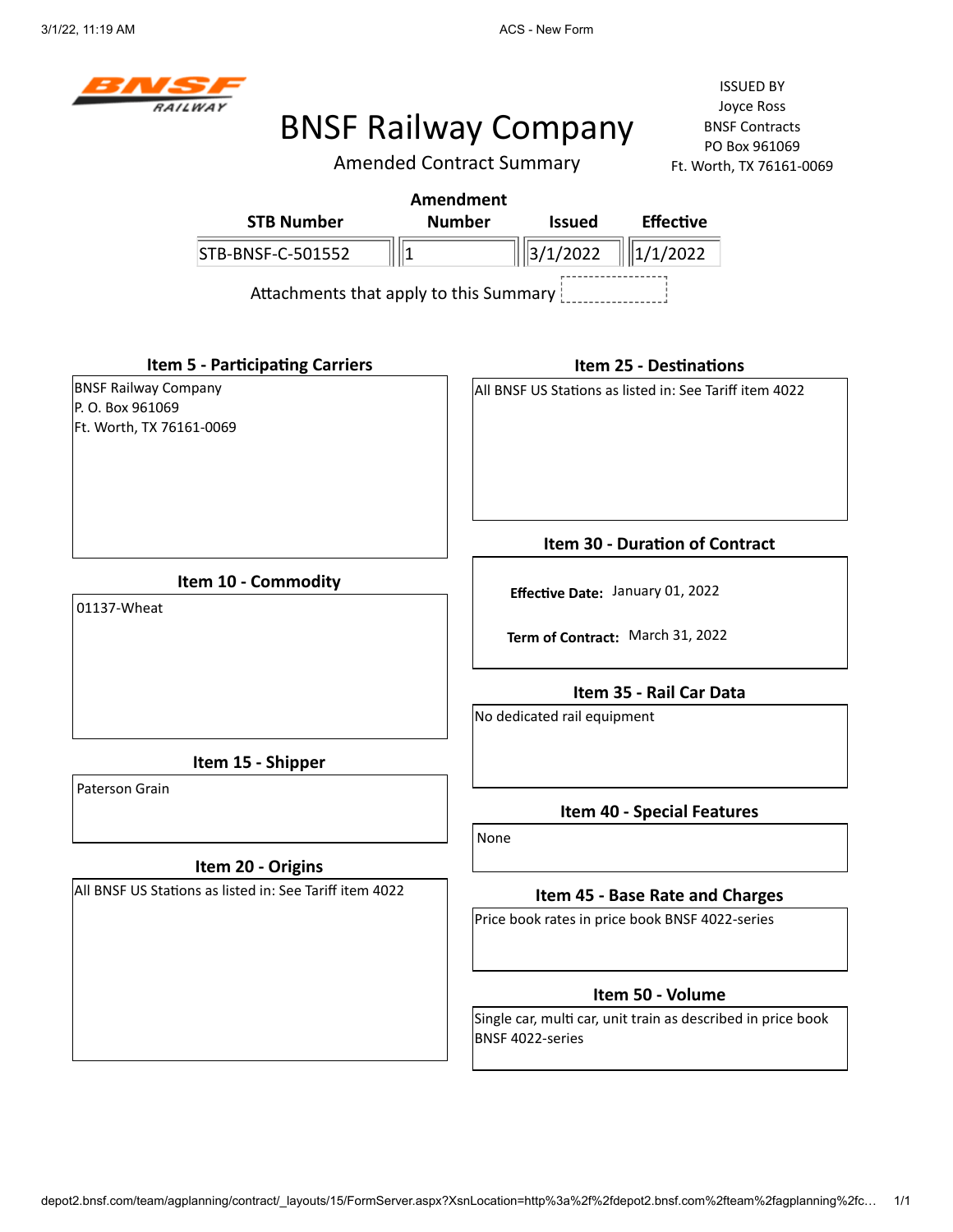

# BNSF Railway Company

Amended Contract Summary

ISSUED BY Joyce Ross BNSF Contracts PO Box 961069 069

|                                                                            | Amended Contract Summary         | Ft. Worth, TX 76161-0069                                     |  |  |
|----------------------------------------------------------------------------|----------------------------------|--------------------------------------------------------------|--|--|
|                                                                            | <b>Amendment</b>                 |                                                              |  |  |
| <b>STB Number</b>                                                          | <b>Number</b><br><b>Issued</b>   | <b>Effective</b>                                             |  |  |
| STB-BNSF-C-501612<br> 1                                                    | 3/1/2022                         | 1/1/2022                                                     |  |  |
| Attachments that apply to this Summary                                     |                                  |                                                              |  |  |
| <b>Item 5 - Participating Carriers</b>                                     |                                  | <b>Item 25 - Destinations</b>                                |  |  |
| <b>BNSF Railway Company</b><br>P.O. Box 961069<br>Ft. Worth, TX 76161-0069 |                                  | All BNSF US Stations as listed in: See Tariff item 4022      |  |  |
|                                                                            |                                  | <b>Item 30 - Duration of Contract</b>                        |  |  |
| Item 10 - Commodity                                                        |                                  | Effective Date: January 01, 2022                             |  |  |
| 01137-Wheat                                                                | Term of Contract: March 16, 2022 |                                                              |  |  |
|                                                                            |                                  | Item 35 - Rail Car Data                                      |  |  |
|                                                                            | No dedicated rail equipment      |                                                              |  |  |
| Item 15 - Shipper                                                          |                                  |                                                              |  |  |
| Gavilon Grain LLC                                                          |                                  | <b>Item 40 - Special Features</b>                            |  |  |
|                                                                            | None                             |                                                              |  |  |
| Item 20 - Origins                                                          |                                  |                                                              |  |  |
| All BNSF US Stations as listed in: See Tariff item 4022                    |                                  | Item 45 - Base Rate and Charges                              |  |  |
|                                                                            |                                  | Price book rates in price book BNSF 4022-series              |  |  |
|                                                                            |                                  | Item 50 - Volume                                             |  |  |
|                                                                            | BNSF 4022-series                 | Single car, multi car, unit train as described in price book |  |  |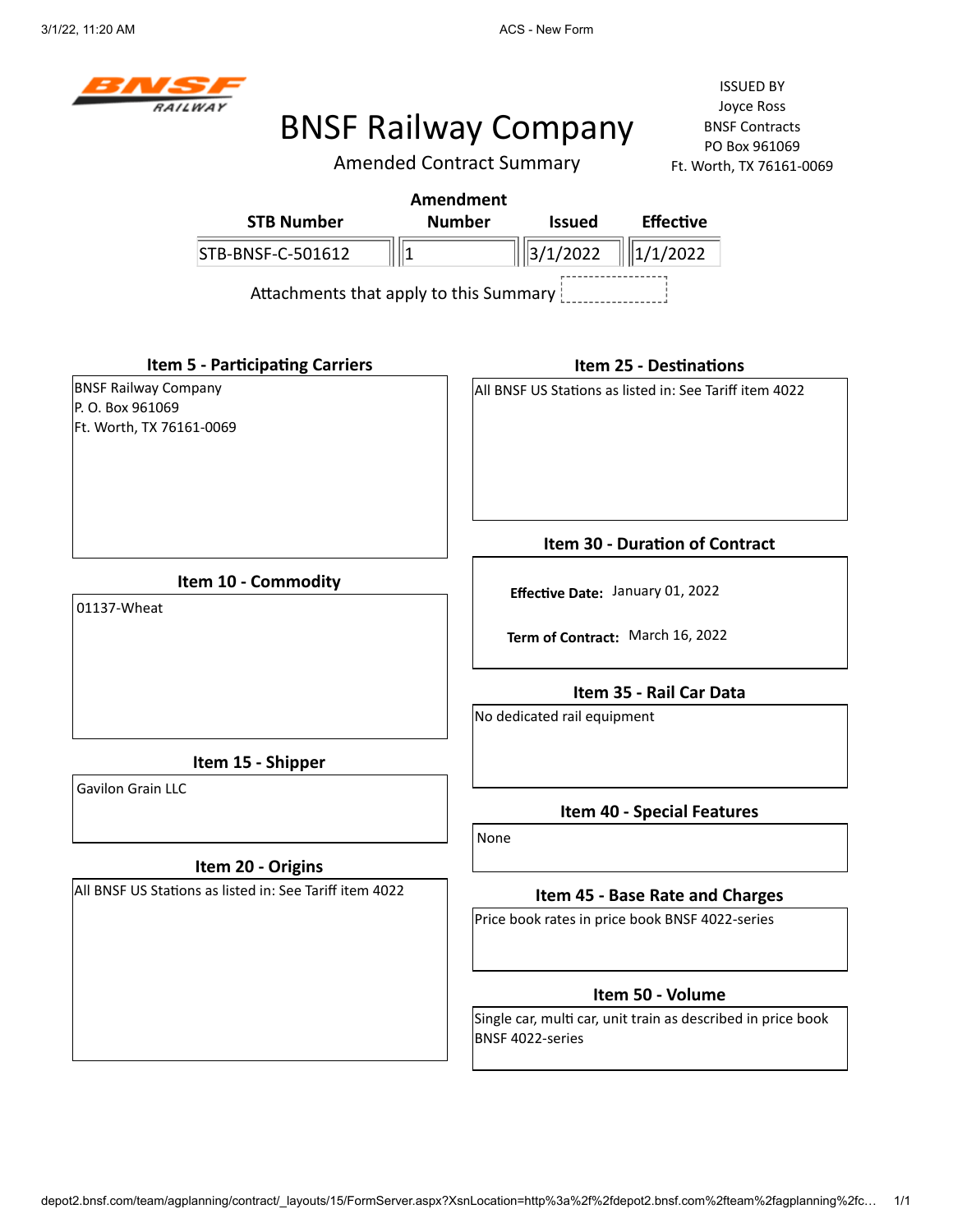

ISSUED BY Joyce Ross BNSF Contracts PO Box 961069  $-0069$ 

|                                                                             | <b>Amended Contract Summary</b><br>Ft. Worth, TX 76161-0069                        |
|-----------------------------------------------------------------------------|------------------------------------------------------------------------------------|
|                                                                             | <b>Amendment</b>                                                                   |
| <b>STB Number</b>                                                           | <b>Number</b><br><b>Effective</b><br><b>Issued</b>                                 |
| STB-BNSF-C-501636                                                           | 3/1/2022<br>1/1/2022<br>∥1                                                         |
|                                                                             | Attachments that apply to this Summary                                             |
| <b>Item 5 - Participating Carriers</b>                                      | <b>Item 25 - Destinations</b>                                                      |
| <b>BNSF Railway Company</b><br>P. O. Box 961069<br>Ft. Worth, TX 76161-0069 | All BNSF US Stations as listed in: See Tariff item 4022                            |
|                                                                             | Item 30 - Duration of Contract                                                     |
| Item 10 - Commodity<br>01137-Wheat                                          | Effective Date: January 01, 2022                                                   |
|                                                                             | Term of Contract: March 31, 2022                                                   |
|                                                                             | Item 35 - Rail Car Data                                                            |
|                                                                             | No dedicated rail equipment                                                        |
| Item 15 - Shipper                                                           |                                                                                    |
| Cargill Inc                                                                 | <b>Item 40 - Special Features</b>                                                  |
| Item 20 - Origins                                                           | None                                                                               |
| All BNSF US Stations as listed in: See Tariff item 4022                     |                                                                                    |
|                                                                             | Item 45 - Base Rate and Charges<br>Price book rates in price book BNSF 4022-series |
|                                                                             | Item 50 - Volume                                                                   |
|                                                                             | Single car, multi car, unit train as described in price book<br>BNSF 4022-series   |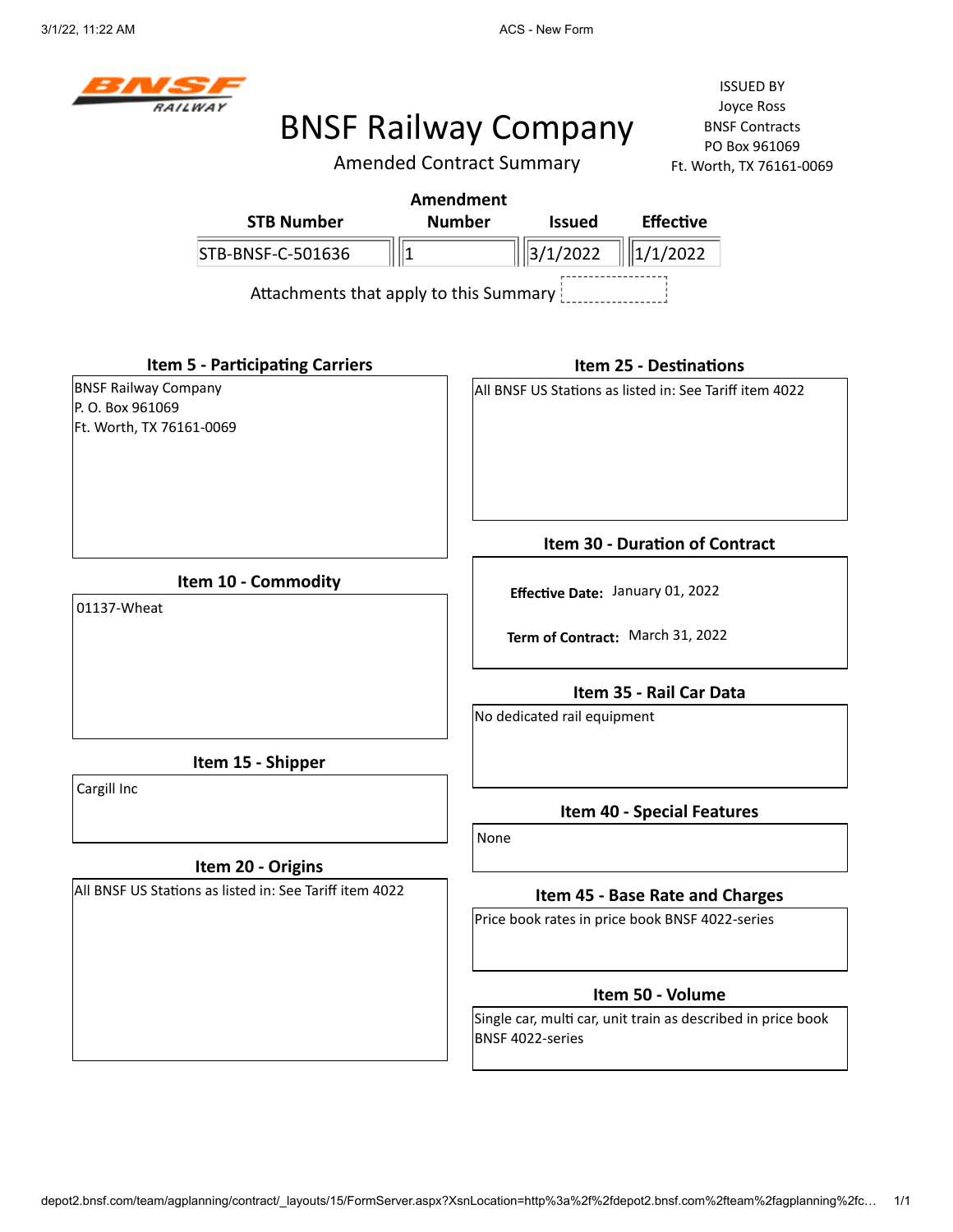

Amended Contract Summary

|                                                                            | <b>Amendment</b>                                                                 |
|----------------------------------------------------------------------------|----------------------------------------------------------------------------------|
| <b>STB Number</b>                                                          | <b>Number</b><br><b>Effective</b><br><b>Issued</b>                               |
| STB-BNSF-C-501777                                                          | 3/1/2022<br>3/1/2022<br>Original                                                 |
| Attachments that apply to this Summary                                     |                                                                                  |
| <b>Item 5 - Participating Carriers</b>                                     | <b>Item 25 - Destinations</b>                                                    |
| <b>BNSF Railway Company</b><br>P.O. Box 961069<br>Ft. Worth, TX 76161-0069 | All BNSF US Stations as listed in: See Tariff item 4022                          |
|                                                                            | <b>Item 30 - Duration of Contract</b>                                            |
| Item 10 - Commodity<br>01144-Soybeans                                      | Effective Date: March 01, 2022                                                   |
|                                                                            | Term of Contract: July 31, 2022                                                  |
|                                                                            | Item 35 - Rail Car Data                                                          |
|                                                                            | No dedicated rail equipment                                                      |
| Item 15 - Shipper                                                          |                                                                                  |
| <b>Attebury Grain LLC</b>                                                  | Item 40 - Special Features                                                       |
| Item 20 - Origins                                                          | None                                                                             |
| All BNSF US Stations as listed in: See Tariff item 4022                    | Item 45 - Base Rate and Charges                                                  |
|                                                                            | Price book rates in price book BNSF 4022-series                                  |
|                                                                            | Item 50 - Volume                                                                 |
|                                                                            | Single car, multi car, unit train as described in price book<br>BNSF 4022-series |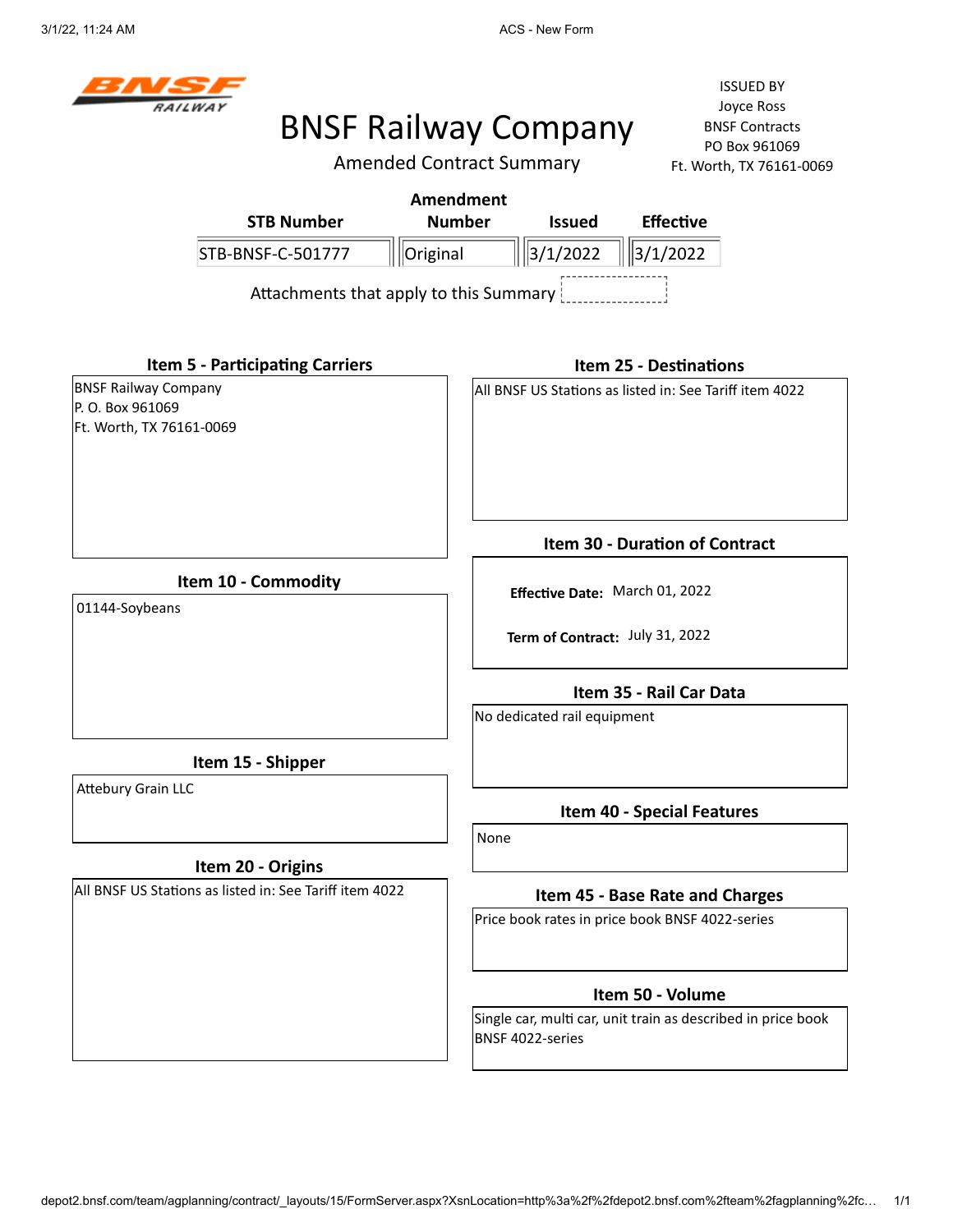# BNSF Railway Company

Amended Contract Summary

|                                                                            |                                                         | <b>Amendment</b>             |      |                             |                                                         |                                                              |
|----------------------------------------------------------------------------|---------------------------------------------------------|------------------------------|------|-----------------------------|---------------------------------------------------------|--------------------------------------------------------------|
|                                                                            | <b>STB Number</b>                                       | <b>Number</b>                |      | <b>Issued</b>               | <b>Effective</b>                                        |                                                              |
|                                                                            | STB-BNSF-C-501780                                       | Original                     |      | 3/1/2022                    | 5/1/2022                                                |                                                              |
|                                                                            | Attachments that apply to this Summary                  |                              |      |                             |                                                         |                                                              |
|                                                                            | <b>Item 5 - Participating Carriers</b>                  |                              |      |                             | <b>Item 25 - Destinations</b>                           |                                                              |
| <b>BNSF Railway Company</b><br>P.O. Box 961069<br>Ft. Worth, TX 76161-0069 |                                                         |                              |      |                             | All BNSF US Stations as listed in: See Tariff item 4022 |                                                              |
|                                                                            |                                                         |                              |      |                             | Item 30 - Duration of Contract                          |                                                              |
| 01144-Soybeans                                                             | Item 10 - Commodity                                     | Effective Date: May 01, 2022 |      |                             |                                                         |                                                              |
|                                                                            |                                                         |                              |      |                             | Term of Contract: July 31, 2022                         |                                                              |
|                                                                            |                                                         |                              |      |                             | Item 35 - Rail Car Data                                 |                                                              |
|                                                                            |                                                         |                              |      | No dedicated rail equipment |                                                         |                                                              |
|                                                                            | Item 15 - Shipper                                       |                              |      |                             |                                                         |                                                              |
| Agmark LLC                                                                 |                                                         |                              |      |                             | <b>Item 40 - Special Features</b>                       |                                                              |
|                                                                            |                                                         |                              | None |                             |                                                         |                                                              |
|                                                                            | Item 20 - Origins                                       |                              |      |                             |                                                         |                                                              |
|                                                                            | All BNSF US Stations as listed in: See Tariff item 4022 |                              |      |                             | Item 45 - Base Rate and Charges                         |                                                              |
|                                                                            |                                                         |                              |      |                             | Price book rates in price book BNSF 4022-series         |                                                              |
|                                                                            |                                                         |                              |      |                             | Item 50 - Volume                                        |                                                              |
|                                                                            |                                                         |                              |      | BNSF 4022-series            |                                                         | Single car, multi car, unit train as described in price book |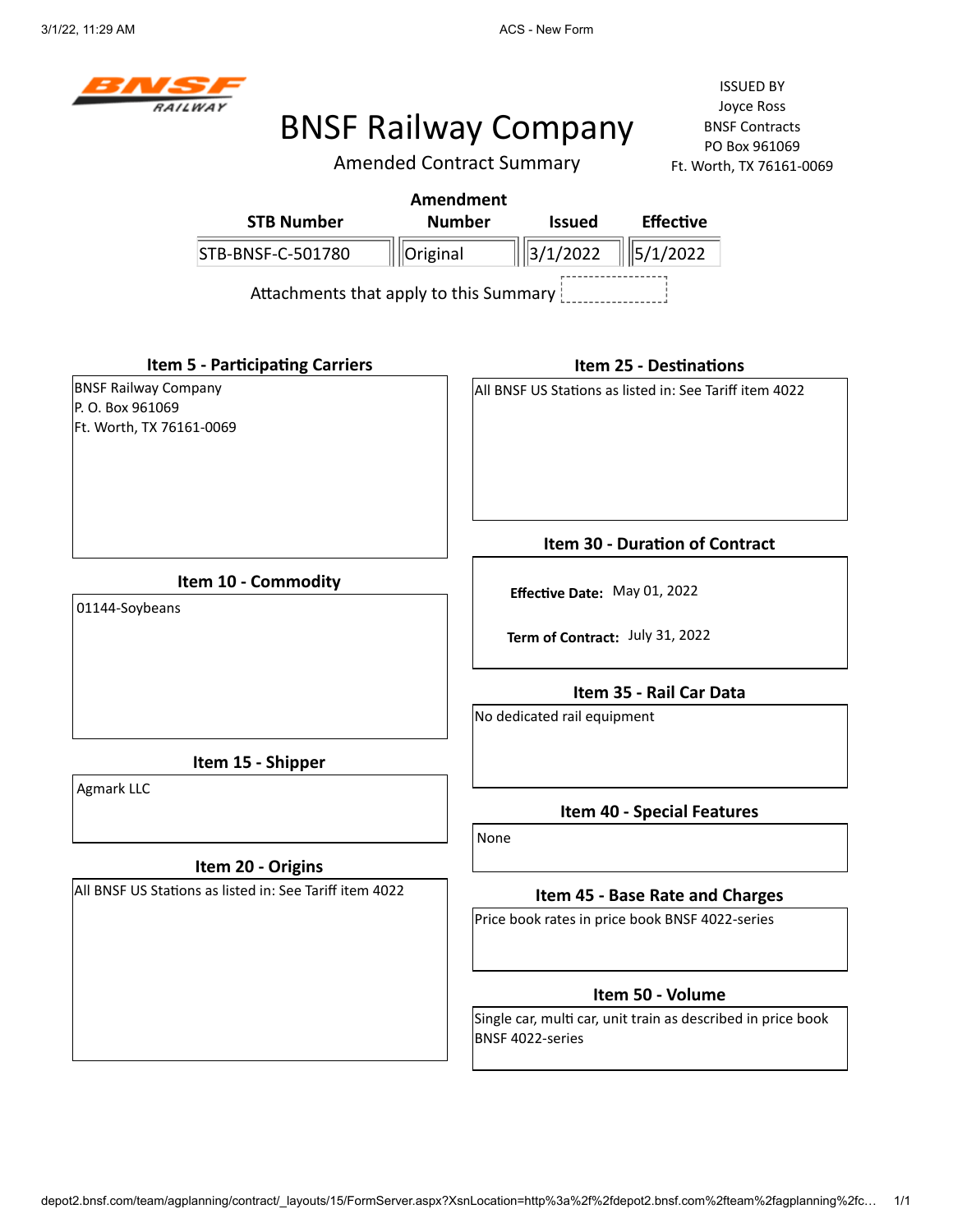# BNSF Railway Company

Amended Contract Summary

|                                                                             |                                        | <b>Amendment</b> |                         |                                                                   |                                                              |  |
|-----------------------------------------------------------------------------|----------------------------------------|------------------|-------------------------|-------------------------------------------------------------------|--------------------------------------------------------------|--|
|                                                                             | <b>STB Number</b>                      | <b>Number</b>    |                         | <b>Issued</b>                                                     | <b>Effective</b>                                             |  |
|                                                                             | STB-BNSF-C-501781                      | Original         |                         | $\ \ $ 3/1/2022                                                   | 3/1/2022                                                     |  |
|                                                                             | Attachments that apply to this Summary |                  |                         |                                                                   |                                                              |  |
|                                                                             | <b>Item 5 - Participating Carriers</b> |                  |                         |                                                                   | <b>Item 25 - Destinations</b>                                |  |
| <b>BNSF Railway Company</b><br>P. O. Box 961069<br>Ft. Worth, TX 76161-0069 |                                        |                  |                         |                                                                   | All BNSF US Stations as listed in: See Tariff item 4022      |  |
|                                                                             |                                        |                  |                         |                                                                   | <b>Item 30 - Duration of Contract</b>                        |  |
| Item 10 - Commodity<br>01144-Soybeans                                       |                                        |                  |                         | Effective Date: March 01, 2022<br>Term of Contract: July 31, 2022 |                                                              |  |
|                                                                             |                                        |                  | Item 35 - Rail Car Data |                                                                   |                                                              |  |
|                                                                             |                                        |                  |                         | No dedicated rail equipment                                       |                                                              |  |
|                                                                             | Item 15 - Shipper                      |                  |                         |                                                                   |                                                              |  |
| <b>Attebury Grain LLC</b>                                                   |                                        |                  |                         |                                                                   | Item 40 - Special Features                                   |  |
|                                                                             |                                        |                  | None                    |                                                                   |                                                              |  |
| All BNSF US Stations as listed in: See Tariff item 4022                     | Item 20 - Origins                      |                  |                         |                                                                   | Item 45 - Base Rate and Charges                              |  |
|                                                                             |                                        |                  |                         |                                                                   | Price book rates in price book BNSF 4022-series              |  |
|                                                                             |                                        |                  |                         |                                                                   | Item 50 - Volume                                             |  |
|                                                                             |                                        |                  |                         | BNSF 4022-series                                                  | Single car, multi car, unit train as described in price book |  |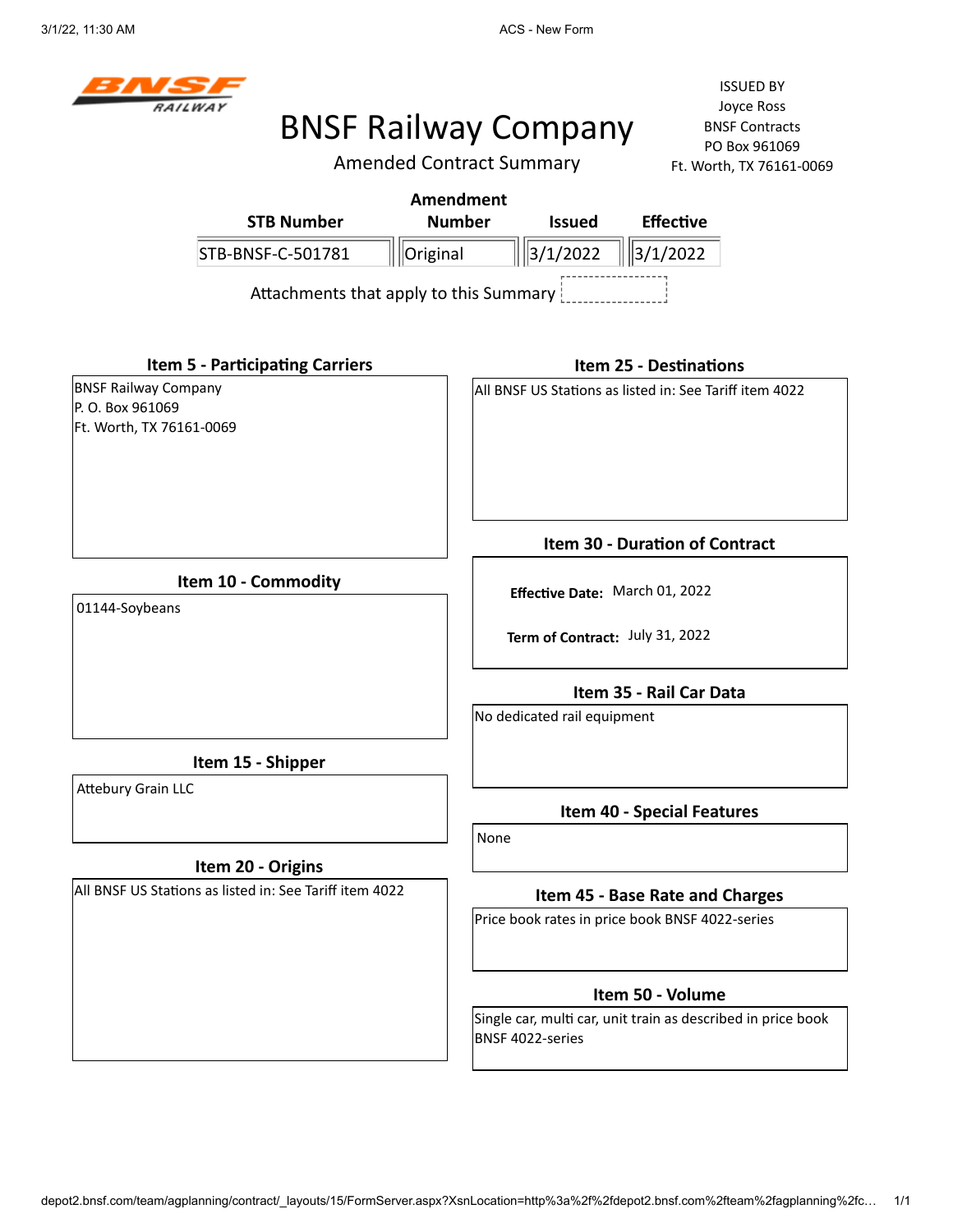

Amended Contract Summary

|                                                                             |                                                             | <b>Amendment</b> |      |                             |                                                         |                                                              |
|-----------------------------------------------------------------------------|-------------------------------------------------------------|------------------|------|-----------------------------|---------------------------------------------------------|--------------------------------------------------------------|
|                                                                             | <b>STB Number</b>                                           | <b>Number</b>    |      | <b>Issued</b>               | <b>Effective</b>                                        |                                                              |
|                                                                             | STB-BNSF-C-501794<br>Attachments that apply to this Summary | Original         |      | 3/1/2022                    | 1/6/2022                                                |                                                              |
|                                                                             | <b>Item 5 - Participating Carriers</b>                      |                  |      |                             | <b>Item 25 - Destinations</b>                           |                                                              |
| <b>BNSF Railway Company</b><br>P. O. Box 961069<br>Ft. Worth, TX 76161-0069 |                                                             |                  |      |                             | All BNSF US Stations as listed in: See Tariff item 4022 |                                                              |
|                                                                             |                                                             |                  |      |                             | Item 30 - Duration of Contract                          |                                                              |
| Item 10 - Commodity<br>01137-Wheat                                          |                                                             |                  |      |                             | Effective Date: January 06, 2022                        |                                                              |
|                                                                             |                                                             |                  |      |                             | Term of Contract: January 17, 2022                      |                                                              |
|                                                                             |                                                             |                  |      | No dedicated rail equipment | Item 35 - Rail Car Data                                 |                                                              |
|                                                                             | Item 15 - Shipper                                           |                  |      |                             |                                                         |                                                              |
| Cargill Ag Horizons                                                         |                                                             |                  |      |                             | Item 40 - Special Features                              |                                                              |
|                                                                             | Item 20 - Origins                                           |                  | None |                             |                                                         |                                                              |
|                                                                             | All BNSF US Stations as listed in: See Tariff item 4022     |                  |      |                             | Item 45 - Base Rate and Charges                         |                                                              |
|                                                                             |                                                             |                  |      |                             | Price book rates in price book BNSF 4022-series         |                                                              |
|                                                                             |                                                             |                  |      |                             | Item 50 - Volume                                        |                                                              |
|                                                                             |                                                             |                  |      | BNSF 4022-series            |                                                         | Single car, multi car, unit train as described in price book |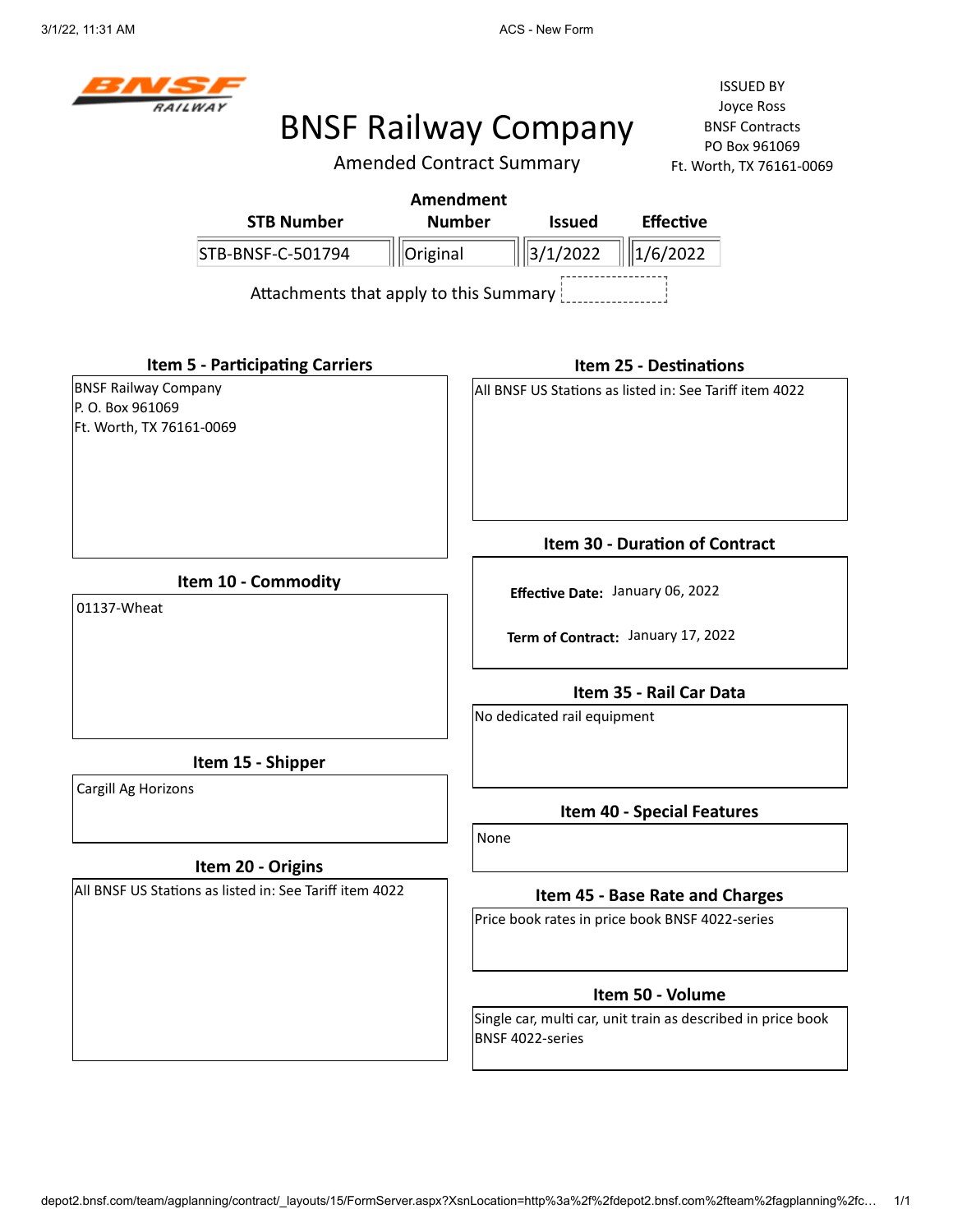# BNSF Railway Company

Amended Contract Summary

|                                                                             | <b>Amendment</b>                       |                         |                             |                                                              |  |
|-----------------------------------------------------------------------------|----------------------------------------|-------------------------|-----------------------------|--------------------------------------------------------------|--|
| <b>STB Number</b>                                                           | <b>Number</b>                          |                         | <b>Issued</b>               | <b>Effective</b>                                             |  |
| STB-BNSF-C-501804                                                           | Original                               |                         | $\ 3/1/2022\ $              | 2/11/2022                                                    |  |
|                                                                             | Attachments that apply to this Summary |                         |                             |                                                              |  |
| <b>Item 5 - Participating Carriers</b>                                      |                                        |                         |                             | <b>Item 25 - Destinations</b>                                |  |
| <b>BNSF Railway Company</b><br>P. O. Box 961069<br>Ft. Worth, TX 76161-0069 |                                        |                         |                             | All BNSF US Stations as listed in: See Tariff item 4022      |  |
|                                                                             |                                        |                         |                             | Item 30 - Duration of Contract                               |  |
| Item 10 - Commodity<br>01137-Wheat                                          |                                        |                         |                             | Effective Date: February 11, 2022                            |  |
|                                                                             |                                        |                         |                             | Term of Contract: May 31, 2022                               |  |
|                                                                             |                                        | Item 35 - Rail Car Data |                             |                                                              |  |
|                                                                             |                                        |                         | No dedicated rail equipment |                                                              |  |
| Item 15 - Shipper                                                           |                                        |                         |                             |                                                              |  |
| <b>Attebury Grain LLC</b>                                                   |                                        |                         |                             | Item 40 - Special Features                                   |  |
|                                                                             |                                        | None                    |                             |                                                              |  |
| Item 20 - Origins                                                           |                                        |                         |                             |                                                              |  |
| All BNSF US Stations as listed in: See Tariff item 4022                     |                                        |                         |                             | Item 45 - Base Rate and Charges                              |  |
|                                                                             |                                        |                         |                             | Price book rates in price book BNSF 4022-series              |  |
|                                                                             |                                        |                         |                             | Item 50 - Volume                                             |  |
|                                                                             |                                        |                         | BNSF 4022-series            | Single car, multi car, unit train as described in price book |  |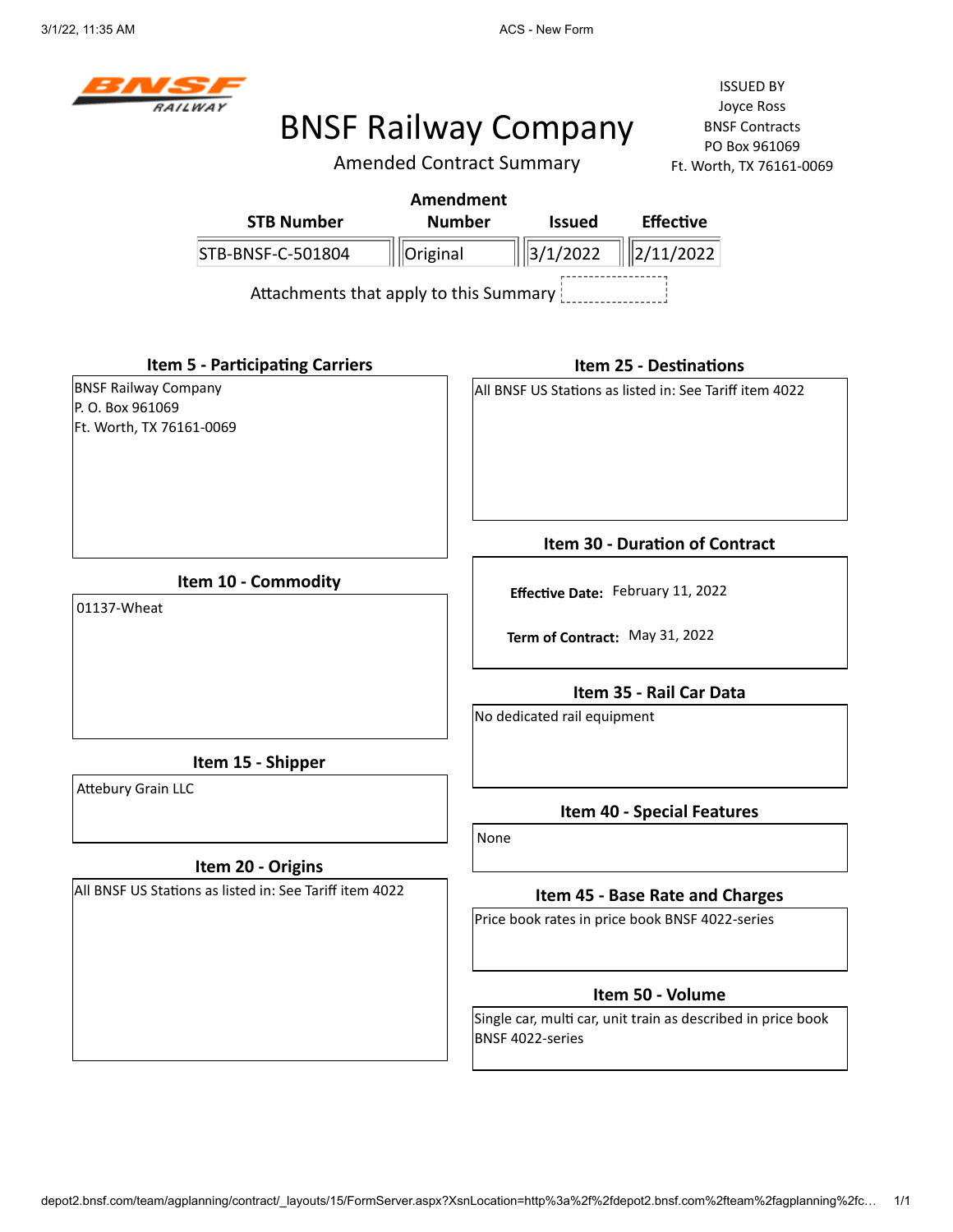# BNSF Railway Company

Amended Contract Summary

|                                                                            |                                                                              | <b>Amendment</b><br><b>Number</b> |      | <b>Issued</b>                  | <b>Effective</b>                                                                   |  |
|----------------------------------------------------------------------------|------------------------------------------------------------------------------|-----------------------------------|------|--------------------------------|------------------------------------------------------------------------------------|--|
|                                                                            | <b>STB Number</b>                                                            |                                   |      |                                |                                                                                    |  |
|                                                                            | STB-BNSF-C-501818                                                            | Original                          |      | 3/1/2022                       | 2/15/2022                                                                          |  |
|                                                                            | Attachments that apply to this Summary                                       |                                   |      |                                |                                                                                    |  |
|                                                                            | <b>Item 5 - Participating Carriers</b>                                       |                                   |      |                                | <b>Item 25 - Destinations</b>                                                      |  |
| <b>BNSF Railway Company</b><br>P.O. Box 961069<br>Ft. Worth, TX 76161-0069 |                                                                              |                                   |      |                                | All BNSF US Stations as listed in: See Tariff item 4022                            |  |
|                                                                            |                                                                              |                                   |      |                                | <b>Item 30 - Duration of Contract</b>                                              |  |
| Item 10 - Commodity<br>01137-Wheat                                         |                                                                              |                                   |      |                                | Effective Date: February 15, 2022                                                  |  |
|                                                                            |                                                                              |                                   |      | Term of Contract: May 31, 2022 |                                                                                    |  |
|                                                                            |                                                                              |                                   |      |                                | Item 35 - Rail Car Data                                                            |  |
|                                                                            |                                                                              |                                   |      | No dedicated rail equipment    |                                                                                    |  |
|                                                                            | Item 15 - Shipper                                                            |                                   |      |                                |                                                                                    |  |
| Agrex Inc                                                                  |                                                                              |                                   |      |                                | <b>Item 40 - Special Features</b>                                                  |  |
|                                                                            |                                                                              |                                   | None |                                |                                                                                    |  |
|                                                                            | Item 20 - Origins<br>All BNSF US Stations as listed in: See Tariff item 4022 |                                   |      |                                |                                                                                    |  |
|                                                                            |                                                                              |                                   |      |                                | Item 45 - Base Rate and Charges<br>Price book rates in price book BNSF 4022-series |  |
|                                                                            |                                                                              |                                   |      |                                |                                                                                    |  |
|                                                                            |                                                                              |                                   |      |                                | Item 50 - Volume                                                                   |  |
|                                                                            |                                                                              |                                   |      | BNSF 4022-series               | Single car, multi car, unit train as described in price book                       |  |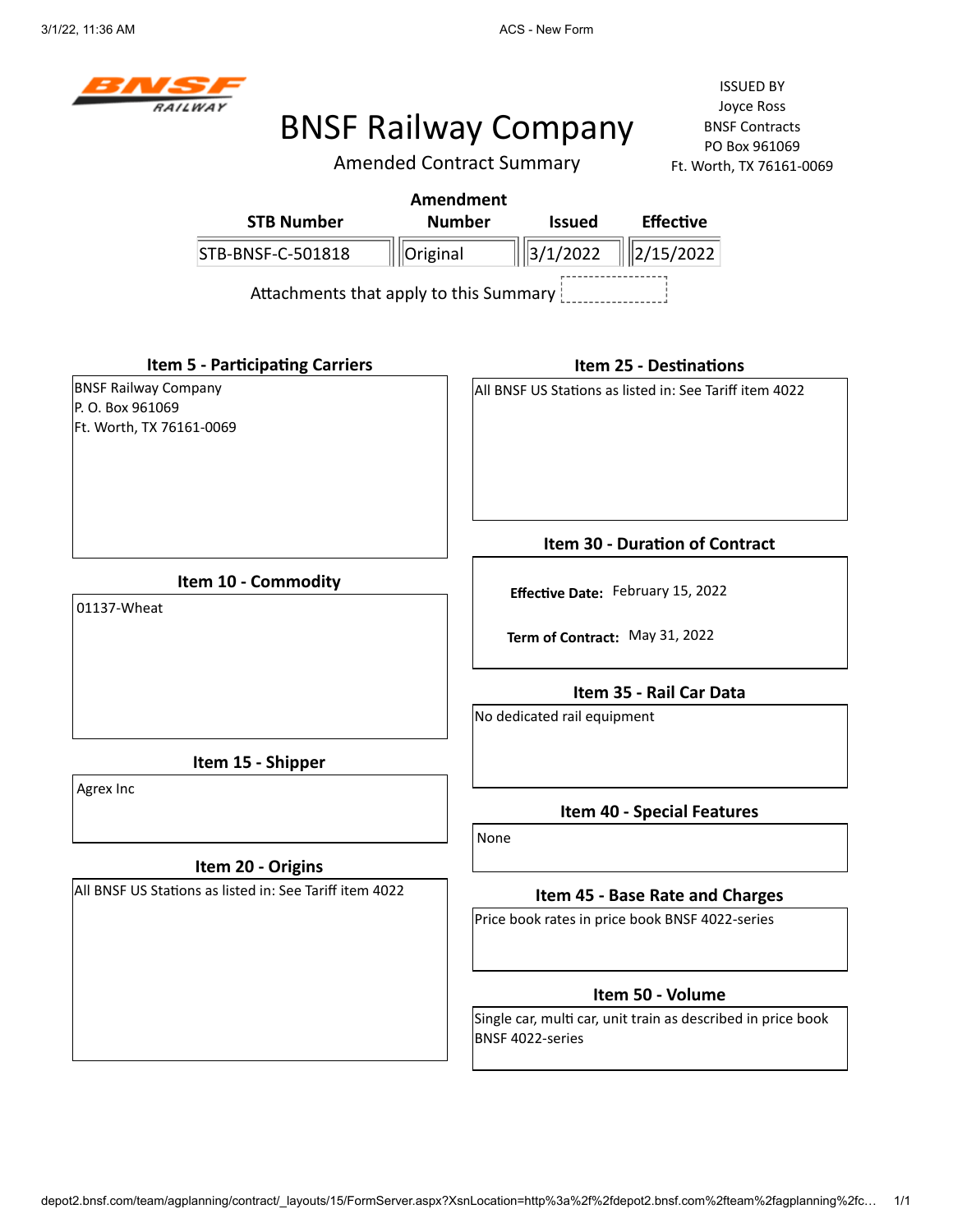

Amended Contract Summary

|                                                                            |                                                         | <b>Amendment</b> |      |                             |                                                              |  |
|----------------------------------------------------------------------------|---------------------------------------------------------|------------------|------|-----------------------------|--------------------------------------------------------------|--|
|                                                                            | <b>STB Number</b>                                       | <b>Number</b>    |      | <b>Issued</b>               | <b>Effective</b>                                             |  |
|                                                                            | STB-BNSF-C-501821                                       | Original         |      | 3/1/2022                    | 2/4/2022                                                     |  |
|                                                                            | Attachments that apply to this Summary                  |                  |      |                             |                                                              |  |
|                                                                            | <b>Item 5 - Participating Carriers</b>                  |                  |      |                             | <b>Item 25 - Destinations</b>                                |  |
| <b>BNSF Railway Company</b><br>P.O. Box 961069<br>Ft. Worth, TX 76161-0069 |                                                         |                  |      |                             | All BNSF US Stations as listed in: See Tariff item 4022      |  |
|                                                                            |                                                         |                  |      |                             | <b>Item 30 - Duration of Contract</b>                        |  |
|                                                                            | Item 10 - Commodity                                     |                  |      |                             | Effective Date: February 04, 2022                            |  |
| 01137-Wheat                                                                |                                                         |                  |      |                             |                                                              |  |
|                                                                            |                                                         |                  |      |                             | Term of Contract: February 13, 2022                          |  |
|                                                                            |                                                         |                  |      |                             | Item 35 - Rail Car Data                                      |  |
|                                                                            |                                                         |                  |      | No dedicated rail equipment |                                                              |  |
|                                                                            | Item 15 - Shipper                                       |                  |      |                             |                                                              |  |
| <b>Gavilon Grain LLC</b>                                                   |                                                         |                  |      |                             | <b>Item 40 - Special Features</b>                            |  |
|                                                                            |                                                         |                  | None |                             |                                                              |  |
|                                                                            | Item 20 - Origins                                       |                  |      |                             |                                                              |  |
|                                                                            | All BNSF US Stations as listed in: See Tariff item 4022 |                  |      |                             | Item 45 - Base Rate and Charges                              |  |
|                                                                            |                                                         |                  |      |                             | Price book rates in price book BNSF 4022-series              |  |
|                                                                            |                                                         |                  |      |                             | Item 50 - Volume                                             |  |
|                                                                            |                                                         |                  |      | BNSF 4022-series            | Single car, multi car, unit train as described in price book |  |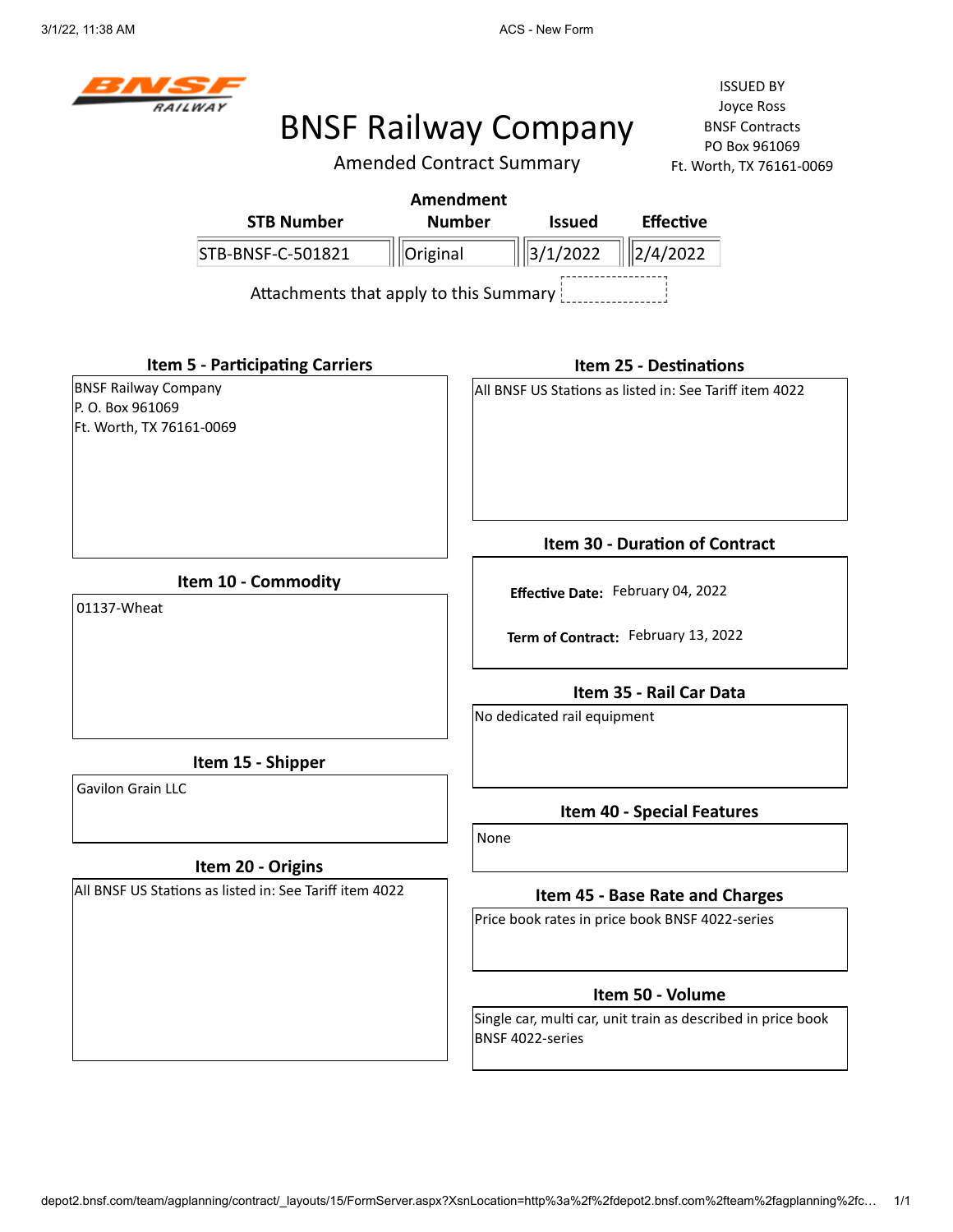

Amended Contract Summary

|                                                                             | <b>STB Number</b>                                       | <b>Amendment</b><br><b>Number</b> |      | <b>Issued</b>                     | <b>Effective</b>                                                   |
|-----------------------------------------------------------------------------|---------------------------------------------------------|-----------------------------------|------|-----------------------------------|--------------------------------------------------------------------|
|                                                                             | STB-BNSF-C-501831                                       | Original                          |      | $\left  \frac{3}{1/2022} \right $ | 1/1/2022                                                           |
|                                                                             | Attachments that apply to this Summary                  |                                   |      |                                   |                                                                    |
|                                                                             | <b>Item 5 - Participating Carriers</b>                  |                                   |      |                                   | <b>Item 25 - Destinations</b>                                      |
| <b>BNSF Railway Company</b><br>P. O. Box 961069<br>Ft. Worth, TX 76161-0069 |                                                         |                                   |      |                                   | All BNSF US Stations as listed in: See Tariff item 4022            |
|                                                                             |                                                         |                                   |      |                                   | Item 30 - Duration of Contract                                     |
| Item 10 - Commodity<br>01136-Sorghum Grains                                 |                                                         |                                   |      |                                   | Effective Date: January 01, 2022<br>Term of Contract: May 31, 2021 |
|                                                                             |                                                         |                                   |      | No dedicated rail equipment       | Item 35 - Rail Car Data                                            |
|                                                                             | Item 15 - Shipper                                       |                                   |      |                                   |                                                                    |
| The Scoular Co                                                              |                                                         |                                   |      |                                   | <b>Item 40 - Special Features</b>                                  |
|                                                                             | Item 20 - Origins                                       |                                   | None |                                   |                                                                    |
|                                                                             | All BNSF US Stations as listed in: See Tariff item 4022 |                                   |      |                                   | Item 45 - Base Rate and Charges                                    |
|                                                                             |                                                         |                                   |      |                                   | Price book rates in price book BNSF 4022-series                    |
|                                                                             |                                                         |                                   |      |                                   | Item 50 - Volume                                                   |
|                                                                             |                                                         |                                   |      | BNSF 4022-series                  | Single car, multi car, unit train as described in price book       |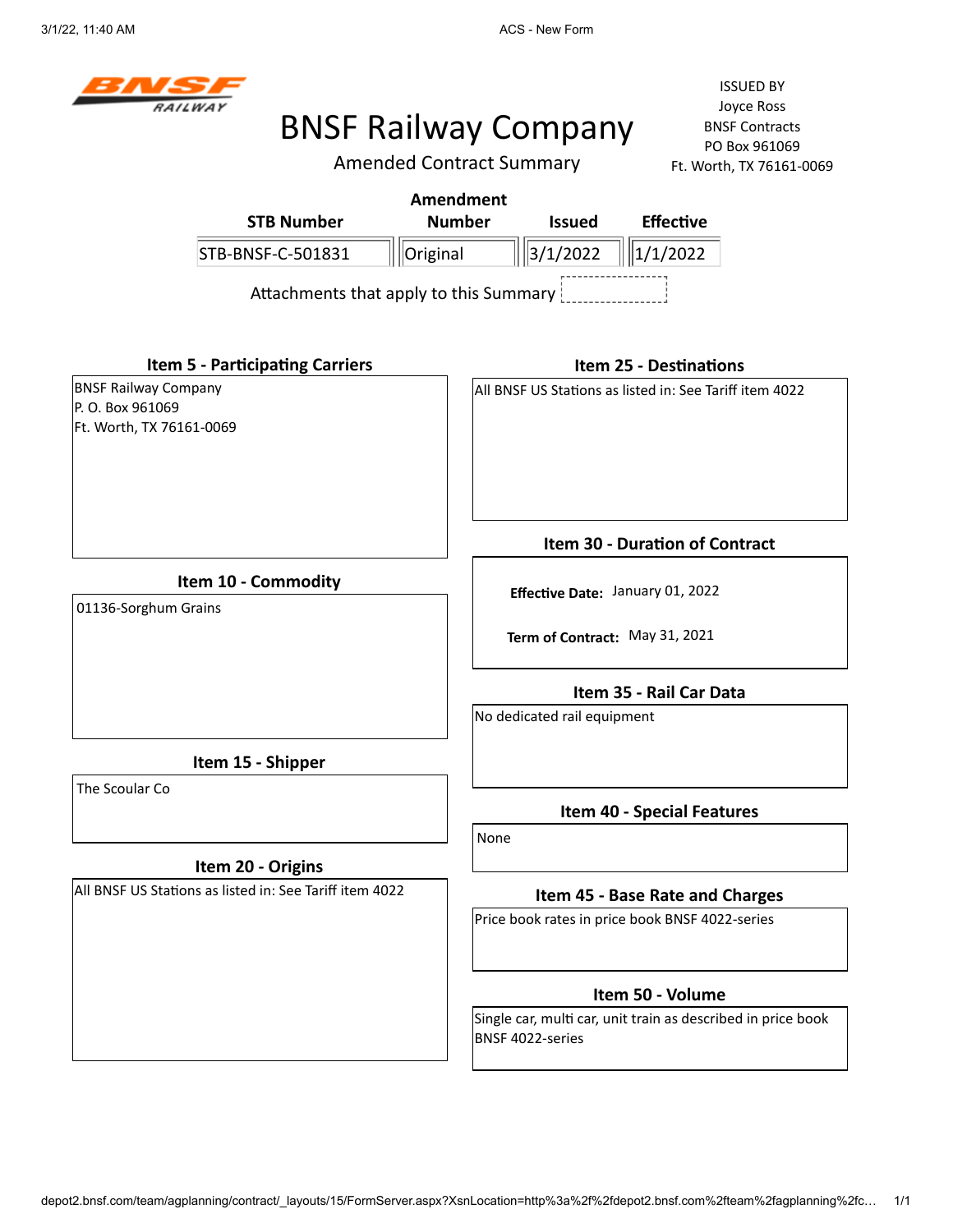

### BNSF Railway Company

Amended Contract Summary

| <b>STB Number</b>                                                          | <b>Amendment</b><br><b>Number</b>      | <b>Issued</b>               | <b>Effective</b>                                                   |
|----------------------------------------------------------------------------|----------------------------------------|-----------------------------|--------------------------------------------------------------------|
| STB-BNSF-C-501832                                                          | Original                               | 3/1/2022                    | $\ 1/1/2022\ $                                                     |
|                                                                            | Attachments that apply to this Summary |                             |                                                                    |
| <b>Item 5 - Participating Carriers</b>                                     |                                        |                             | <b>Item 25 - Destinations</b>                                      |
| <b>BNSF Railway Company</b><br>P.O. Box 961069<br>Ft. Worth, TX 76161-0069 |                                        |                             | All BNSF US Stations as listed in: See Tariff item 4022            |
|                                                                            |                                        |                             | Item 30 - Duration of Contract                                     |
| Item 10 - Commodity<br>01136-Sorghum Grains                                |                                        |                             | Effective Date: January 01, 2022<br>Term of Contract: May 31, 2022 |
|                                                                            |                                        | No dedicated rail equipment | Item 35 - Rail Car Data                                            |
| Item 15 - Shipper                                                          |                                        |                             |                                                                    |
| The Scoular Co                                                             |                                        |                             | <b>Item 40 - Special Features</b>                                  |
| Item 20 - Origins                                                          |                                        | None                        |                                                                    |
| All BNSF US Stations as listed in: See Tariff item 4022                    |                                        |                             | Item 45 - Base Rate and Charges                                    |
|                                                                            |                                        |                             | Price book rates in price book BNSF 4022-series                    |
|                                                                            |                                        |                             | Item 50 - Volume                                                   |
|                                                                            |                                        | BNSF 4022-series            | Single car, multi car, unit train as described in price book       |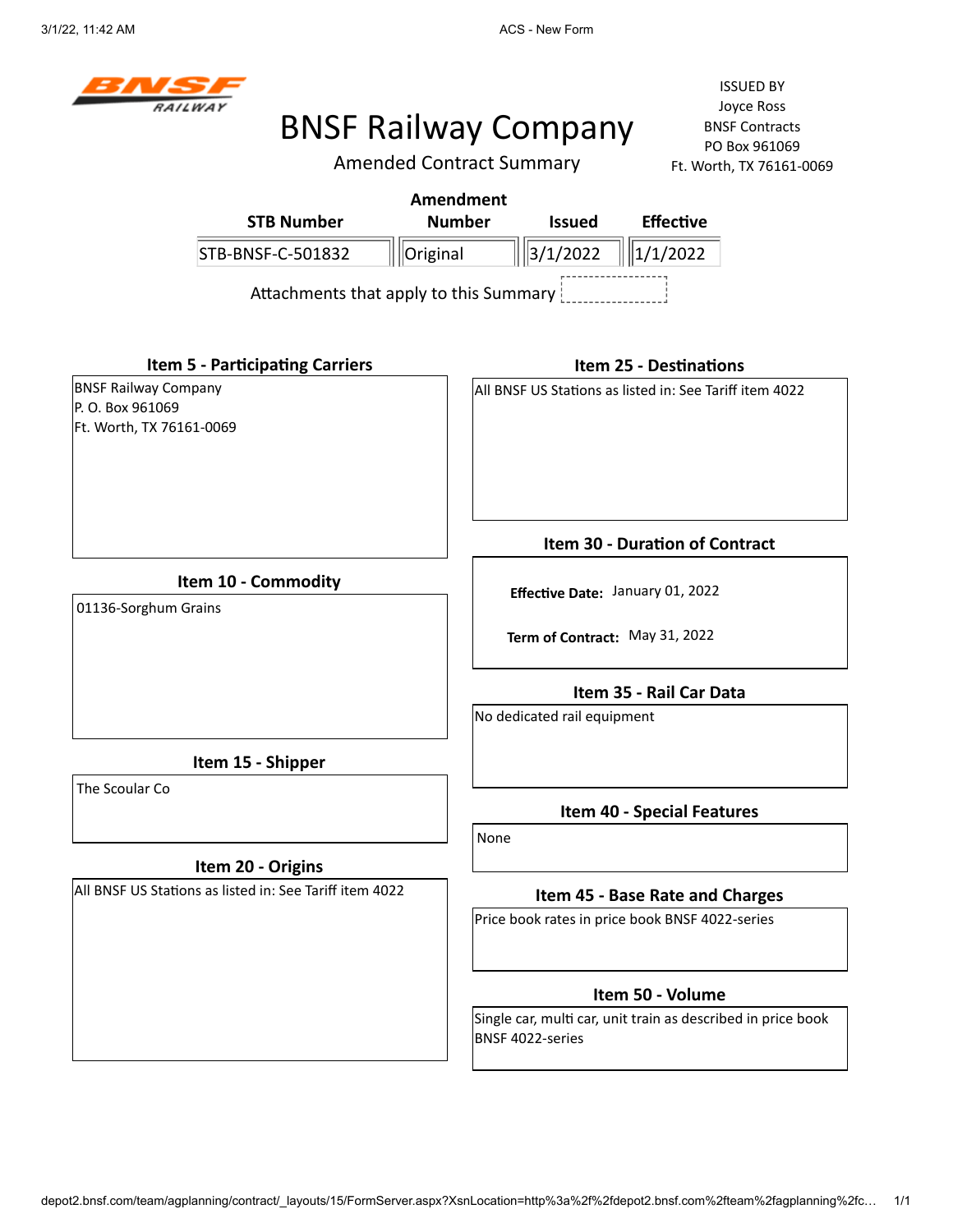

### BNSF Railway Company

Amended Contract Summary

|                                                                             |                                        | <b>Amendment</b> |                                  |                             |                                                              |  |
|-----------------------------------------------------------------------------|----------------------------------------|------------------|----------------------------------|-----------------------------|--------------------------------------------------------------|--|
|                                                                             | <b>STB Number</b>                      | <b>Number</b>    |                                  | <b>Issued</b>               | <b>Effective</b>                                             |  |
|                                                                             | STB-BNSF-C-501833                      | Original         |                                  | 3/1/2022                    | 1/1/2022                                                     |  |
|                                                                             | Attachments that apply to this Summary |                  |                                  |                             |                                                              |  |
| <b>Item 5 - Participating Carriers</b>                                      |                                        |                  |                                  |                             | <b>Item 25 - Destinations</b>                                |  |
| <b>BNSF Railway Company</b><br>P. O. Box 961069<br>Ft. Worth, TX 76161-0069 |                                        |                  |                                  |                             | All BNSF US Stations as listed in: See Tariff item 4022      |  |
|                                                                             |                                        |                  |                                  |                             | <b>Item 30 - Duration of Contract</b>                        |  |
| Item 10 - Commodity                                                         |                                        |                  |                                  |                             |                                                              |  |
| 01136-Sorghum Grains                                                        |                                        |                  | Effective Date: January 01, 2022 |                             |                                                              |  |
|                                                                             |                                        |                  |                                  |                             | Term of Contract: March 31, 2022                             |  |
|                                                                             |                                        |                  |                                  |                             | Item 35 - Rail Car Data                                      |  |
|                                                                             |                                        |                  |                                  | No dedicated rail equipment |                                                              |  |
| Item 15 - Shipper                                                           |                                        |                  |                                  |                             |                                                              |  |
| The Scoular Co                                                              |                                        |                  |                                  |                             | <b>Item 40 - Special Features</b>                            |  |
|                                                                             |                                        |                  | None                             |                             |                                                              |  |
| Item 20 - Origins                                                           |                                        |                  |                                  |                             |                                                              |  |
| All BNSF US Stations as listed in: See Tariff item 4022                     |                                        |                  |                                  |                             | Item 45 - Base Rate and Charges                              |  |
|                                                                             |                                        |                  |                                  |                             | Price book rates in price book BNSF 4022-series              |  |
|                                                                             |                                        |                  |                                  |                             | Item 50 - Volume                                             |  |
|                                                                             |                                        |                  | BNSF 4022-series                 |                             | Single car, multi car, unit train as described in price book |  |